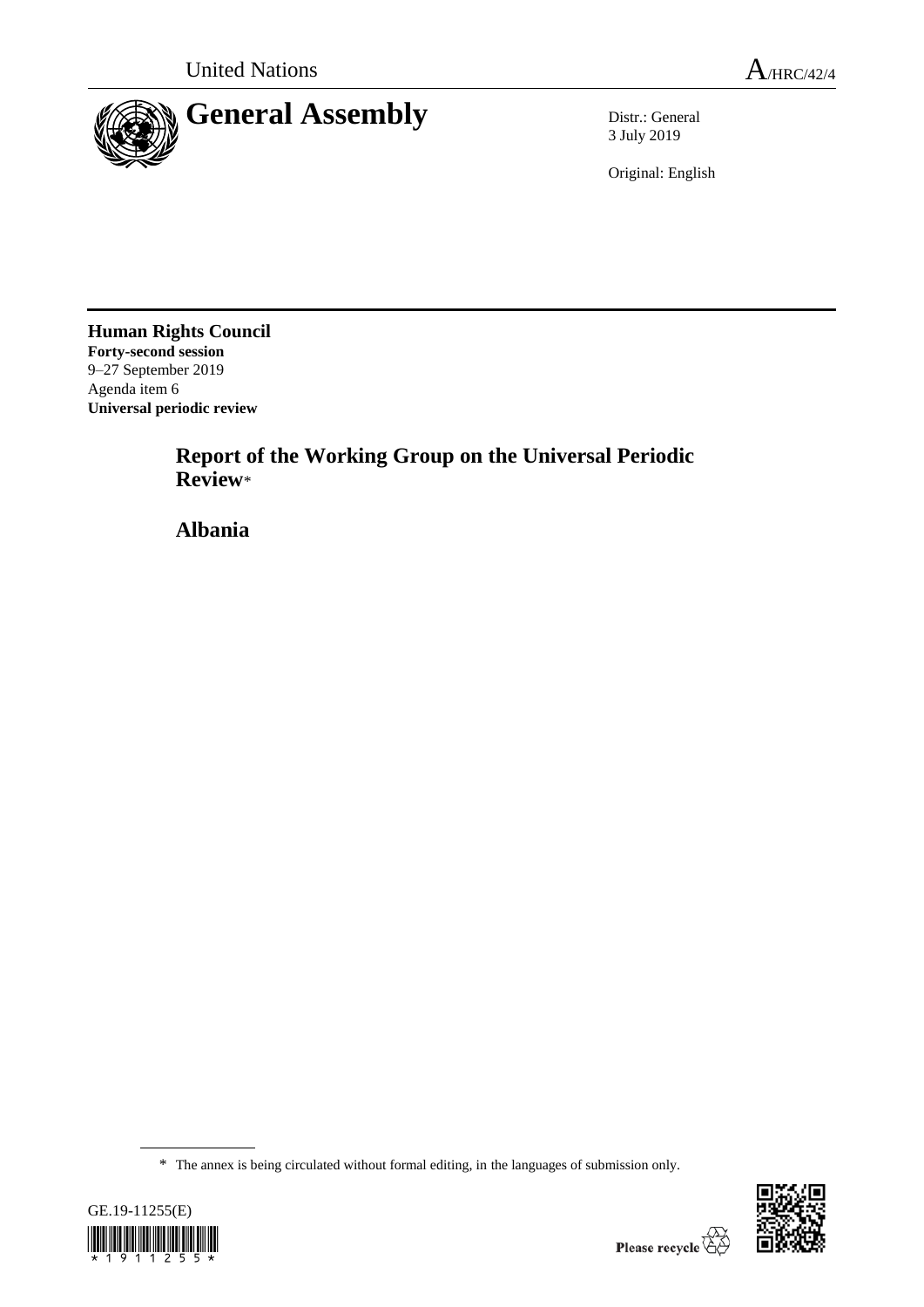# **Introduction**

1. The Working Group on the Universal Periodic Review, established in accordance with Human Rights Council resolution 5/1, held its thirty-third session from 6 to 17 May 2019. The review of Albania was held at the 2nd meeting, on 6 May 2019. The delegation of Albania was headed by Deputy Minister for Europe and Foreign Affairs, Artemis Dralo. At its 10th meeting, held on 10 May 2019, the Working Group adopted the report on Albania.

2. On 15 January 2019, the Human Rights Council selected the following group of rapporteurs (troika) to facilitate the review of Albania: Czechia, Philippines and Senegal.

3. In accordance with paragraph 15 of the annex to Human Rights Council resolution 5/1 and paragraph 5 of the annex to Council resolution 16/21, the following documents were issued for the review of Albania:

(a) A national report submitted/written presentation made in accordance with paragraph 15 (a) (A/HRC/WG.6/33/ALB/1);

(b) A compilation prepared by the Office of the United Nations High Commissioner for Human Rights (OHCHR) in accordance with paragraph 15 (b) (A/HRC/WG.6/33/ALB/2);

(c) A summary prepared by OHCHR in accordance with paragraph 15 (c) (A/HRC/WG.6/33/ALB/3).

4. A list of questions prepared in advance by Belgium, Germany, Greece, Portugal, on behalf of the Group of Friends on national implementation, reporting and follow-up, Slovenia, Spain, Sweden, the United Kingdom of Great Britain and Northern Ireland and the United States of America was transmitted to Albania through the troika. These questions are available on the website of the universal periodic review.

## **I. Summary of the proceedings of the review process**

#### **A. Presentation by the State under review**

5. The delegation of Albania expressed its appreciation for the work of the Human Rights Council and noted that preparation for the review had been a valuable exercise in taking stock of where Albania stood on the implementation of its commitments. Albania was fully committed to protecting and promoting all human rights and, as a member of the Council between 2015 and 2017, it had contributed actively to the Council's work, including the universal periodic review.

6. Albania was taking concrete measures to implement justice reform. Law No. 76/2016 on addenda and amendments to the Constitution and a package of seven organic laws that contained provisions guaranteeing the independence, impartiality, professionalism and integrity of judges, as well as for improved accountability and monitoring mechanisms for the judiciary, had been adopted. In addition, the parliament had approved a package of 23 laws covering all aspects of judicial reform. The judiciary was undergoing a comprehensive and thorough transitional re-evaluation process (vetting) with a view to rebuilding public confidence in the judiciary.

7. Albania had improved its national legal framework on gender equality and the empowerment of women. A law on measures against violence in family relations had been adopted in 2018 and its framework for implementation had been completed. Laws on State legal assistance and on social housing programmes had been adopted in 2018, and in 2015 the Labour Code had been amended to shift the burden of proof in cases of discrimination in employment to the employer. Albania was implementing the National Strategy on Gender Equality and Action Plan 2016–2020, the National Employment and Skills Strategy 2014–2020, the National Strategy for Social Protection 2015–2020, which prioritized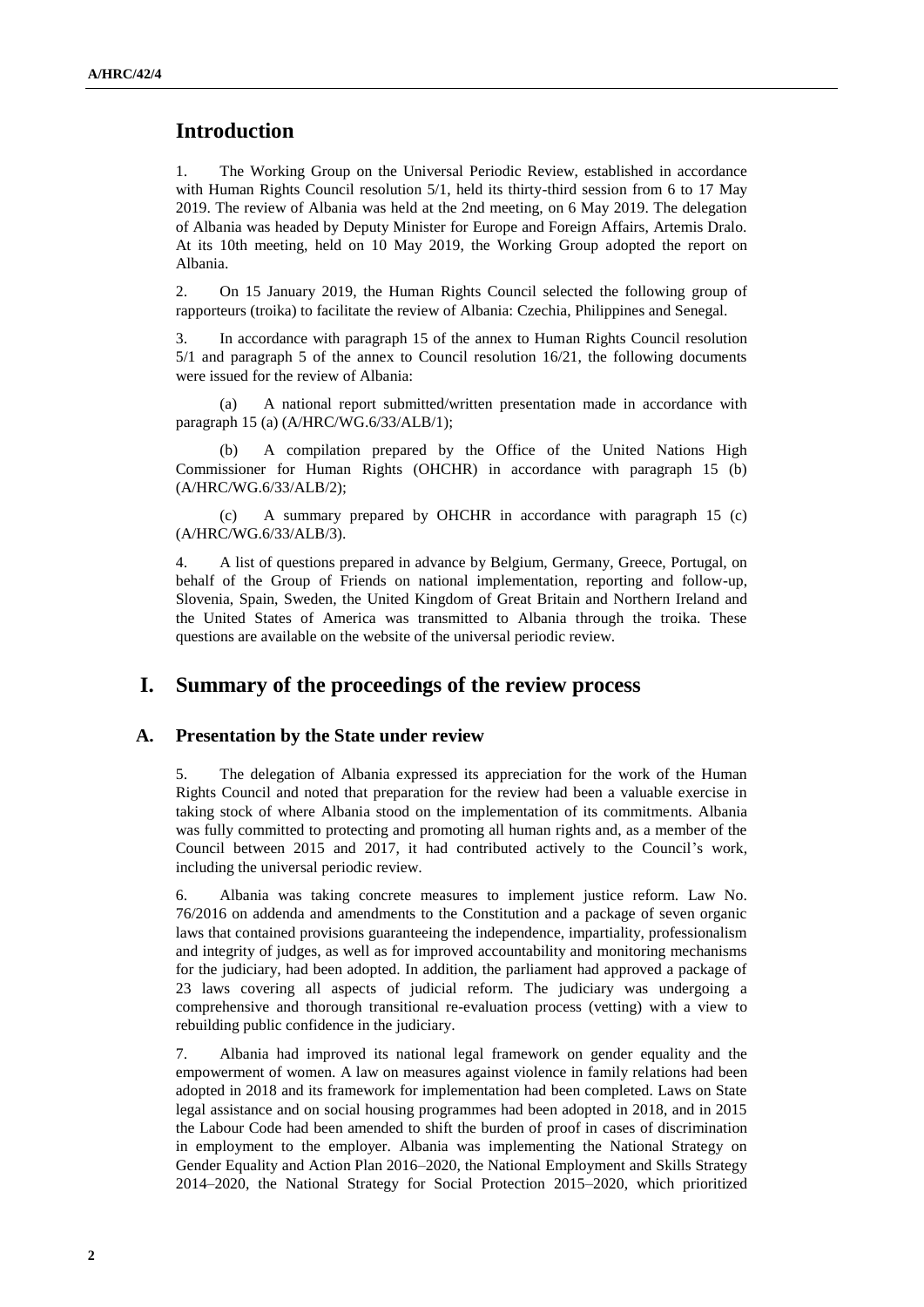vulnerable families and groups, and the Action Plan for Supporting Entrepreneurial Women 2014–2020.

8. Support services for victims of domestic violence had been improved, in line with the Council of Europe Convention on Preventing and Combating Violence against Women and Domestic Violence (Istanbul Convention), through the establishment of the National Centre and Counselling Line for Victims of Domestic Violence and emergency centres in some municipalities, as well as the first crisis management centre for victims of sexual violence.

9. Albania had adopted Law No. 18/2017 on the rights and protection of the child, which extended the scope of children's rights, with a focus on strengthening the system of protection of children from violence, abuse, exploitation and neglect. Law No. 121/2016 on social care services also had a focus on the support and empowerment of children. Albania had started transforming its residential social care institutions into alternative services, through foster care and the establishment of multifunctional centres, and had compiled a policy document for the deinstitutionalization of the residential social care system and a three-year action plan for that purpose. Measures had also been taken for parental rehabilitation, with the aim of returning children to their families. A "baby bonus", a cash payment for every newborn child, had been introduced at the start of 2019.

10. Albania had adopted the Code of Criminal Justice for Children aimed at the protection of children in contact and conflict with the law. Under Law No. 18/2017 on the rights and protection of the child, children under the age of criminal responsibility were considered as children in need of special protection. In addition, amendments to the Criminal Code and a decision of the Council of Ministers of 2019 included harsher punitive measures for child abusers, including those responsible for the online abuse of children.

11. A national action plan for the protection of children from economic exploitation, including children in street situations, had been drafted and procedures had been adopted to identify and assist economically abused children and children in street situations.

12. Albania had also made amendments to the law on civil status, addressing the causes of non-registration at birth and statelessness, and empowering courts to regulate the registration of Albanian children coming from other countries with incorrect data. The establishment of an electronic register had enabled the immediate registration of newborns in the hospital.

13. Albania had significantly improved its legal framework for the protection of minorities by adopting a specific law on national minorities in 2017. The secondary legislation was now under preparation. The law provided for the collection of data on persons belonging to national minorities, based on the right to self-identification, the documentation of the Civil Registry and the legislation on the protection of personal data. The law guaranteed the right of individuals to declare whether they belonged to a national minority. Albania would further revise its domestic legislation, including the legislation on the census, in line with the European standards. The next population and housing census would be conducted in 2020. The draft law on the census provided, among others, for the inclusion of questions about ethnic origin, religion and language, with responses to be based on a free and non-mandatory declaration and the option not to respond to the question.

14. In 2018 decisions had been adopted concerning education in minority languages, the promotion of the culture, history, language and religion of national minorities in education and the organization and functioning of the Committee for National Minorities. Persons belonging to national minorities, in self-government units where they lived traditionally or in substantial numbers, could be taught in their minority language. The responsible institutions had prepared a draft decision establishing a threshold of 15 pupils for the opening of a minority class in places where national minorities lived traditionally or constituted over 20 per cent of the population of the administrative unit. In such places, persons belonging to national minorities had the right to use their language in interactions with the administrative authorities in the self-governing units, when relevant conditions permitted and there was sufficient demand.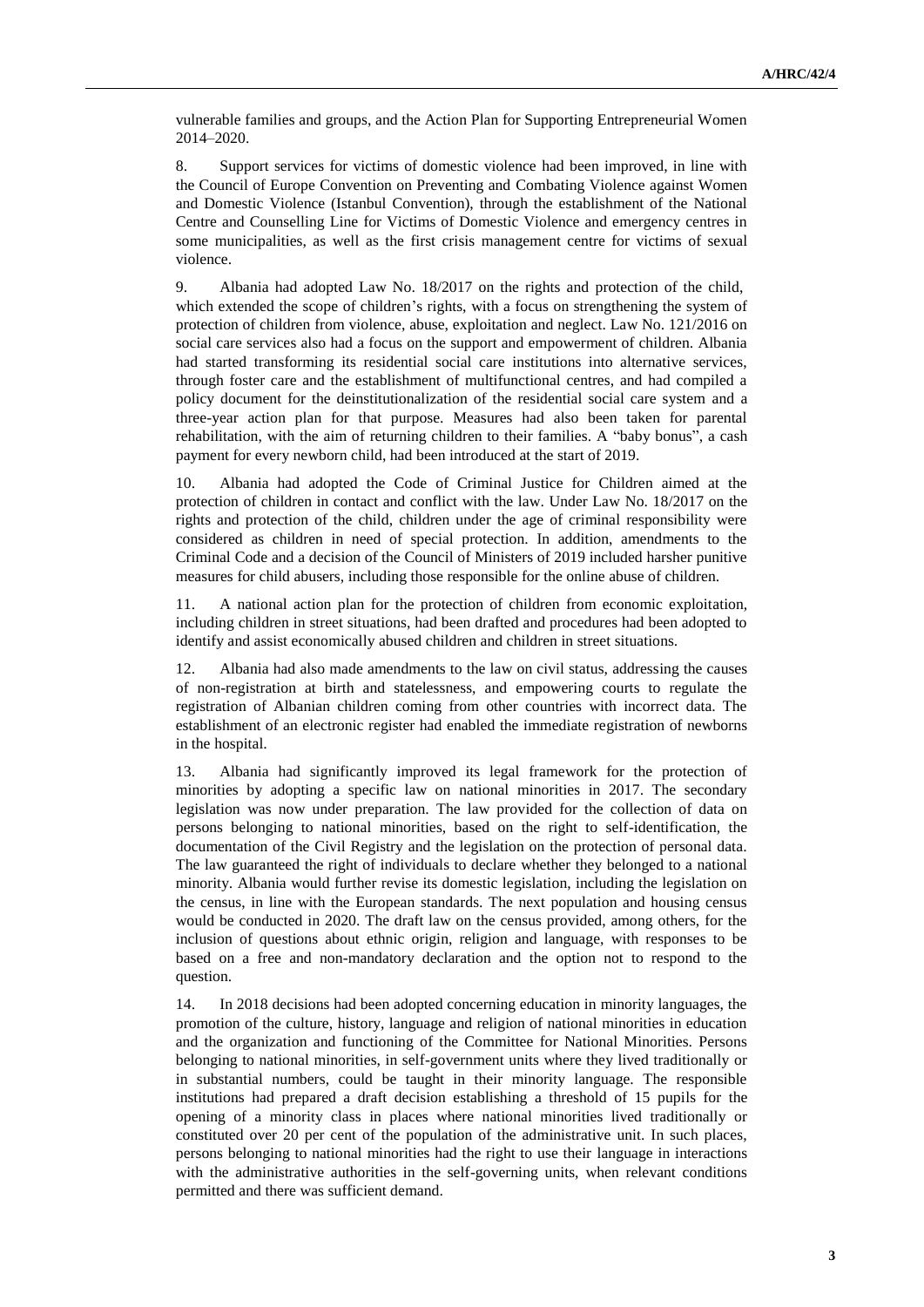#### **B. Interactive dialogue and responses by the State under review**

15. During the interactive dialogue, 66 delegations made statements. Recommendations made during the dialogue are to be found in section II of the present report.

16. Sweden welcomed the ongoing justice reform and supported the strengthening of human rights through bilateral cooperation, including in the areas of the rights of the child, freedom of expression and gender equality. Sweden nonetheless encouraged further efforts to ensure access to justice for all.

17. Switzerland congratulated Albania for improving its legal framework to protect national minorities and welcomed the adoption of the law on the rights and protection of children. However, it expressed concern regarding the living conditions of psychiatric patients and detainees with mental disorders.

18. The Syrian Arab Republic made recommendations.

19. Ukraine welcomed the commitment of Albania to gender equality and the empowerment of women. It commended the adoption of the National Agenda for Children's Rights and strategies and action plans in the areas of juvenile justice, persons with disabilities and human trafficking, and measures aimed at the integration of Roma and Egyptians.

20. The United Kingdom of Great Britain and Northern Ireland welcomed the endorsement by Albania of the call to action to end forced labour, modern slavery and human trafficking and commended progress made towards judicial reform and the establishment of several judicial bodies. It urged Albania to make further efforts to tackle organized crime gangs involved in trafficking in persons.

21. The United States of America welcomed the reforms to protect victims of trafficking in persons but remained concerned about corruption among the police, prosecutors and judges, including complicity in human trafficking. It commended training and vetting for security officials and the creation of the High Judicial Council and the High Prosecutorial Council.

22. Uruguay welcomed the efforts in recent years to align national legislation with human rights conventions that Albania had ratified, and commended the measures adopted to realize and guarantee the rights of persons belonging to national minorities.

23. The Bolivarian Republic of Venezuela welcomed the National Strategy for Social Protection 2015–2020 designed to fight socioeconomic inequality and appreciated the programme to prevent dropout from compulsory education and to provide education for all without discrimination.

24. Yemen welcomed the Cross-Sectoral Justice Strategy 2017–2020 and its action plan aimed at strengthening the independence, efficiency and accountability of the judicial system. It also noted the National Strategy for Social Protection 2015–2020, establishing a unified system of social security.

25. Algeria welcomed steps taken to improve and strengthen human rights, notably by ratifying most of the international human rights instruments. It also welcomed the adoption of laws to consolidate the legal and institutional framework, taking into account the recommendations from the previous review.

26. Argentina congratulated Albania for the establishment of the inter-institutional working group for the preparation of its national report and the adoption of the National Agenda for Children's Rights. It welcomed the fact that Albania was a party to the Safe Schools Declaration.

27. Australia commended the commitment of Albania to human rights and legislative and judicial reform to address corruption. However, it noted that challenges remained, including in ensuring the promotion and protection of the rights of women and girls, people with disabilities and minorities.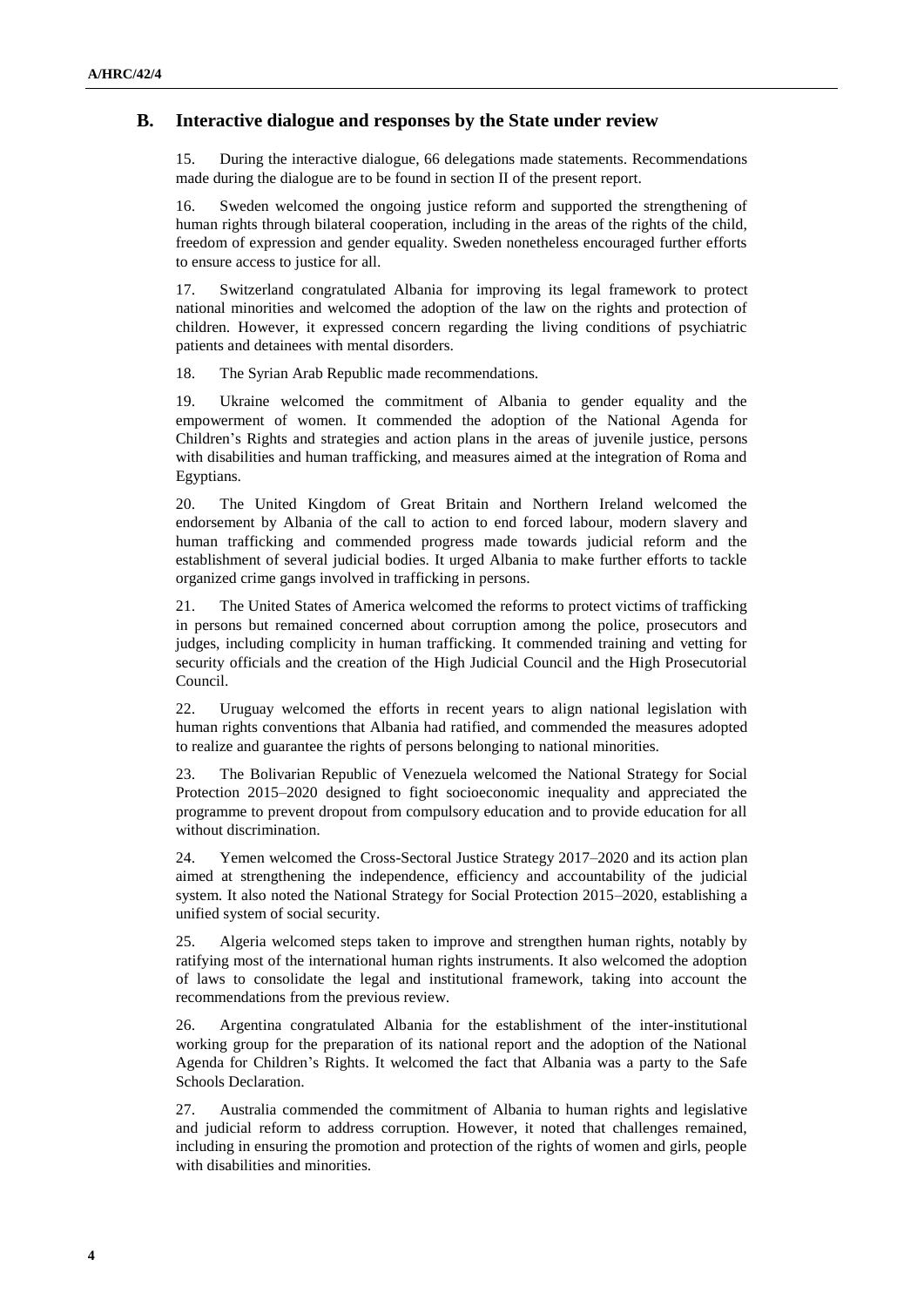28. Austria commended the ratification of international instruments and the adoption of laws and action plans. It noted that progress remained to be made in the area of property rights, the eradication of corruption and the social integration of minorities. It was concerned about reports of the persistence of domestic violence against women and children.

29. Belgium commended Albania for the amendment of the law on domestic violence and the adoption of the law on the rights and protection of the child. It believed, however, that there was room for improvement, in particular regarding the fight against corruption and women's and children's rights.

30. Brazil welcomed the constitutional amendments of 2016 and encouraged Albania to improve the procedures to issue identification and travel documents for refugees and asylum seekers. It also encouraged Albania to promote social inclusion to address the specific needs of vulnerable populations and to make progress in the fight against trafficking in persons.

31. Brunei Darussalam welcomed progressive steps to combat child exploitation and welcomed the work to develop a national action plan for the protection of children from economic exploitation. It commended Albania for the introduction of the National Agenda for Children's Rights.

32. Bulgaria commended the steps taken to reinforce the protection of the human rights of persons belonging to national minorities. It noted with appreciation that the law on the protection of national minorities had recognized for the first time all national minorities in the country, including the Bulgarian national minority.

33. Canada welcomed measures taken to strengthen equality between men and women. It noted, however, that additional measures could be taken to ensure the full respect for the fundamental rights of all.

34. Chile welcomed the implementation of the National Agenda for Children's Rights, the progress on legislation to eliminate discrimination against lesbian, gay, bisexual, transgender and intersex persons and the implementation of the third National Strategy on Gender Equality 2016–2020. It also welcomed the ratification of core human rights instruments and the Rome Statute of the International Criminal Court.

35. China welcomed the positive promotion of social and economic development and the State's commitment to realizing the Sustainable Development Goals and the promotion and protection of human rights. It noted that Albania had strengthened the protection of the rights of vulnerable groups, striven to eliminate domestic violence, raised the level of compulsory education and actively fought trafficking in persons, formulating relevant national strategies.

36. Costa Rica acknowledged the progress in judicial reform and the amendments to the Electoral Code to increase the participation of women. It noted that Albania should strengthen services for women victims of violence and their families and improve access to housing, health care and education for minorities.

37. Croatia positively noted the determination of Albania to continue the fight against corruption and organized crime. It welcomed the adoption of the law on the rights and protection of the child and invited Albania to further improve the protection of children and victims of trafficking in persons.

38. Cyprus welcomed steps taken to implement the recommendations from the previous cycle of the universal periodic review, notably the amendments to the Criminal Code regarding gender violence and the adoption of the National Strategy on Gender Equality. It congratulated Albania for signing and ratifying international and regional conventions.

39. Czechia appreciated the adoption of the Code of Criminal Justice for Children, the Juvenile Justice Strategy, the National Strategy on the Fight against Human Trafficking, the National Strategy on Gender Equality and legislation on persons with disabilities, domestic violence and the integration of Roma.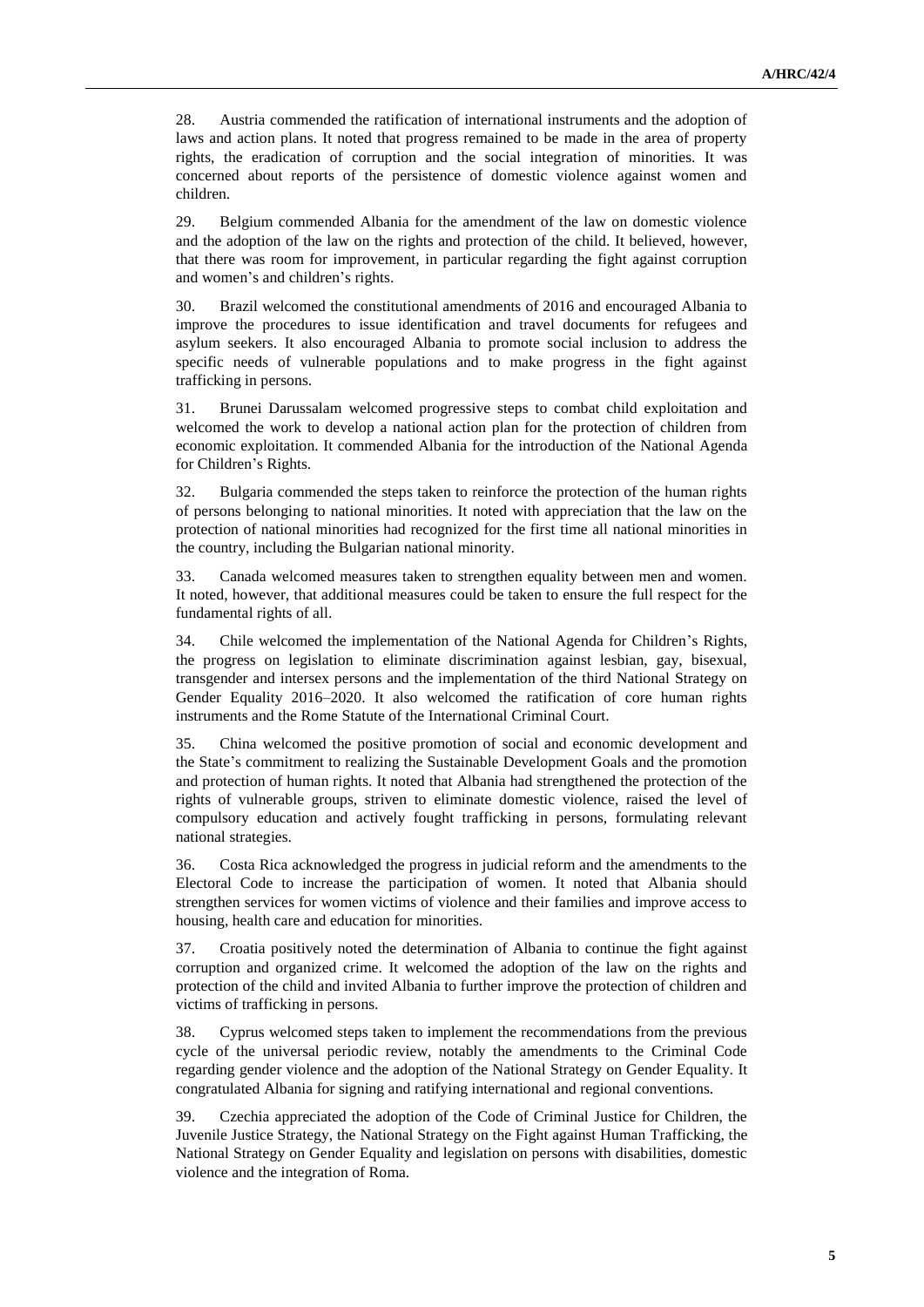40. Denmark commended Albania for its progress in combating domestic violence but was concerned about the inadequate number of shelter spaces for victims and the requirements for obtaining shelter spaces.

41. Egypt welcomed the measures taken to amend legislation and develop institutions for the promotion and protection of human rights. It commended the adoption of the National Strategy on Gender Equality and efforts to fight human trafficking and develop a strategy to protect street children.

42. Estonia welcomed the adoption of several national strategies and action plans, including the National Strategy on the Fight against Human Trafficking and the National Agenda for Children's Rights. It commended the amendments to the law on measures against domestic violence and encouraged further efforts in that regard.

43. Fiji congratulated Albania for being the first country in its region to develop an action plan and online platform on human rights and being a party to the three Rio conventions. Fiji noted the absence of climate change and environmental information in the national report.

44. France welcomed the efforts made by the Albanian authorities since 2013 to harmonize national legislation with its international obligations in the areas of child protection, domestic violence, minorities and persons with disabilities.

45. Georgia welcomed steps aimed at harmonizing the national framework with international human rights instruments and commended Albania for numerous strategies that it had adopted, including the National Strategy on the Fight against Human Trafficking. It also welcomed amendments to laws against domestic violence and on the protection of children's rights.

46. Germany commended the progress made with regard to judicial reform, aimed at strengthening the independence, efficiency and accountability of judicial institutions and fighting corruption. It remained concerned about the freedom of expression and independence of the media and the protection of minorities and individual property rights.

47. Ghana noted the adoption of numerous domestic laws and welcomed the Cross-Sectoral Justice Strategy 2017–2020 and its Action Plan, as well as the Code of Criminal Justice for Children. It encouraged Albania to ensure implementation of those positive measures.

48. Greece expressed appreciation for efforts to implement the recommendations from the second review cycle and for the vetting process of the judiciary. It expressed concern over the police operation to remove bilingual road signs bearing place names in the municipality of Finiq.

49. Honduras commended the ratification of the main international human rights instruments and the Rome Statute of the International Criminal Court. It acknowledged the constitutional amendments of July 2016 leading to a legislative reform aimed at complying with international human rights standards.

50. Responding to the interventions, the delegation of Albania noted that the State aimed to reduce poverty among Roma and Egyptian minorities and discrimination against them. The Social Inclusion Policy Document 2016–2020, a national monitoring framework with indicators on poverty reduction, employment, health, education, basic needs, participation and human rights, tackled social inclusion through a cross-disciplinary approach. The National Action Plan on Roma and Egyptians 2016–2020 aimed at inclusion, civil registration, promotion of employment and entitlement to social benefits.

51. Albania had improved its legal framework against trafficking in human beings by adopting Standard Operating Procedures and the National Action Plan to Combat Trafficking in Persons 2018–2020. Anti-trafficking structures had strengthened their investigative capacities for early identification inside and outside the country based on the Standard Operating Procedures. The Government was also financing non-governmental organizations that provided social services for victims of trafficking.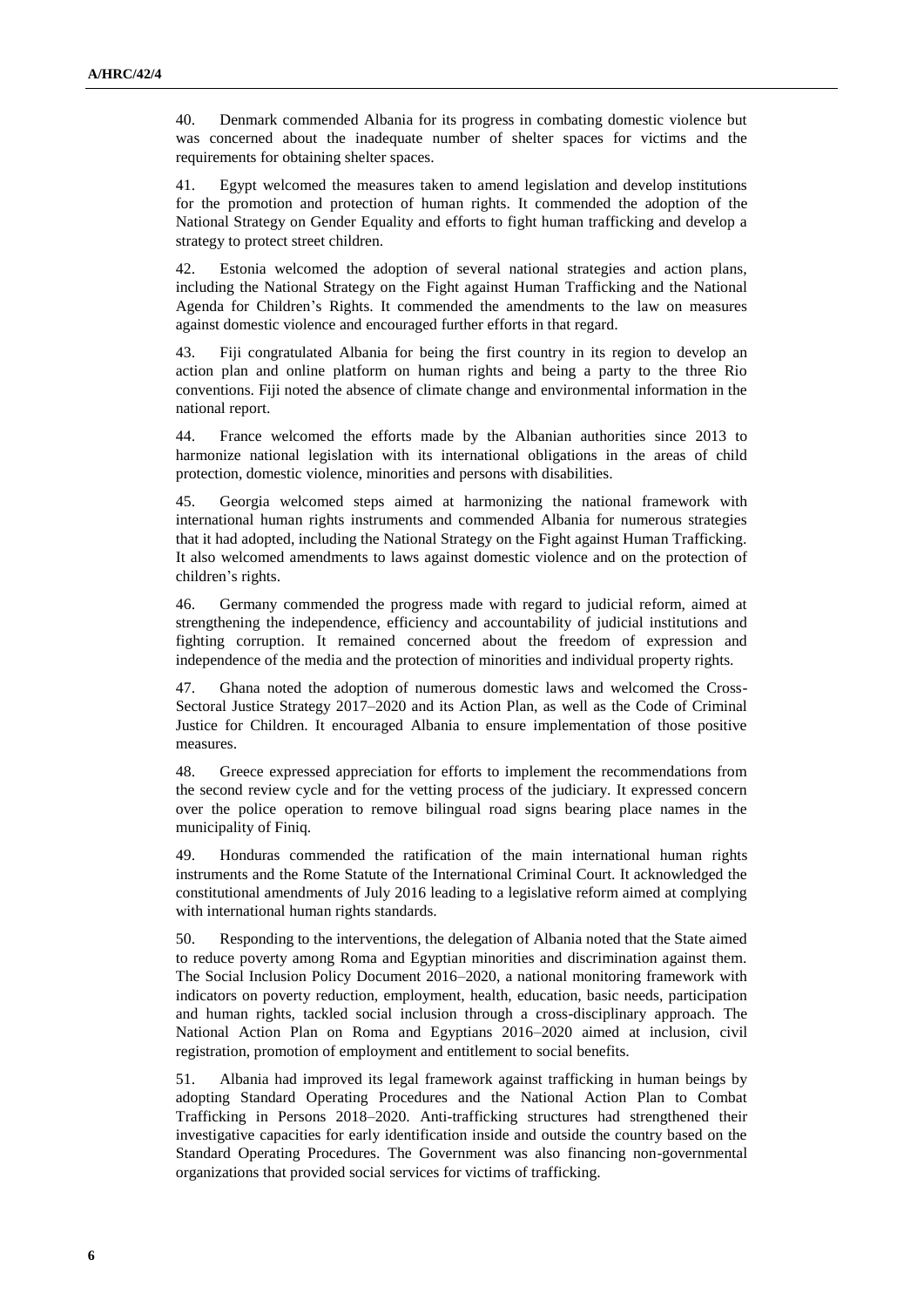52. Several measures had been taken against the phenomenon of "blood feud". The General Directorate of State Police had compiled a database of all families affected by blood feud. In 2018, Albania had adopted an action plan on the prevention, detection, documentation and fight against criminal acts committed for motives of blood feud and vengeance.

53. Albania had amended Law No. 69/2012 on the pre-university education system in order to provide a more effective mechanism to implement the right to education for all without distinction. Several activities had been undertaken to ensure quality, equal and inclusive education, including through the integration of children with disabilities into the mainstream educational system of kindergartens and schools. The number of dropouts had also decreased. Roma and Egyptian children were provided with scholarships to attend higher and vocational education.

54. Concerning the rights of persons with disabilities, Law No. 93/2014 provided for independent living and for support in overcoming barriers. It introduced community-based services based on the principles of the social model of disability.

55. Albania had taken measures to enforce the law in penitentiary institutions, including zero tolerance for any forms of abuse of power and significantly improving the conditions of detention. The issue of prison overcrowding had been tackled and at present the country was witnessing prison depopulation, with 900 places available, or a 14 per cent vacancy rate, due to the opening of a new prison in Shkodra, and the construction of two new prison buildings in Tirana.

56. An ad hoc parliamentary committee on electoral reform, established in 2017, was reviewing a draft law on amendments to the Electoral Code, prepared on the basis of recommendations of international and local experts.

57. Albania had a Human Rights Action Plan and Monitoring Mechanism to facilitate monitoring by relevant State authorities of the implementation of recommendations of United Nations human rights mechanisms.

58. Albania was also implementing the National Action Plan for Lesbian, Gay, Bisexual, Transgender and Intersex Persons and provided support to non-governmental organizations working on the rights of the lesbian, gay, bisexual, transgender and intersex community. It had established a free helpline for victims of violence, including child victims.

59. The Law on the Establishment of the State Cadastral Agency had been adopted in 2018. It aimed at improved registration of immovable property, correcting inaccuracies and updating data on immovable property.

60. Increased resources had been allocated to the Commissioner for Children's Rights, the People's Advocate and the Commissioner for Protection from Discrimination, including increases in salaries and staff.

61. In conclusion, the delegation highlighted that Albania was among the top five countries in terms of the level of representation of women in the Government, with women accounting for more than 50 per cent of ministers and 40 per cent of members of the parliament. Out of 61 municipalities, 59 had focal points for gender equality.

62. Iceland welcomed steps taken by Albania in enacting criminal and civil laws that addressed domestic violence and noted the increase in criminal prosecutions of domestic violence in recent years, as well as the increase in prosecutions for repeat offences and for violating civil protection orders.

63. India appreciated the midterm review report of Albania and positively noted the establishment of the Permanent Parliamentary Subcommittee on Gender Equality and Prevention of Violence against Women. India commended the adoption of the National Strategy on Gender Equality and the National Agenda for Children's Rights.

64. Indonesia welcomed the organic laws adopted to enhance the judicial reform. It commended the adoption of the law on the rights and protection of the child and the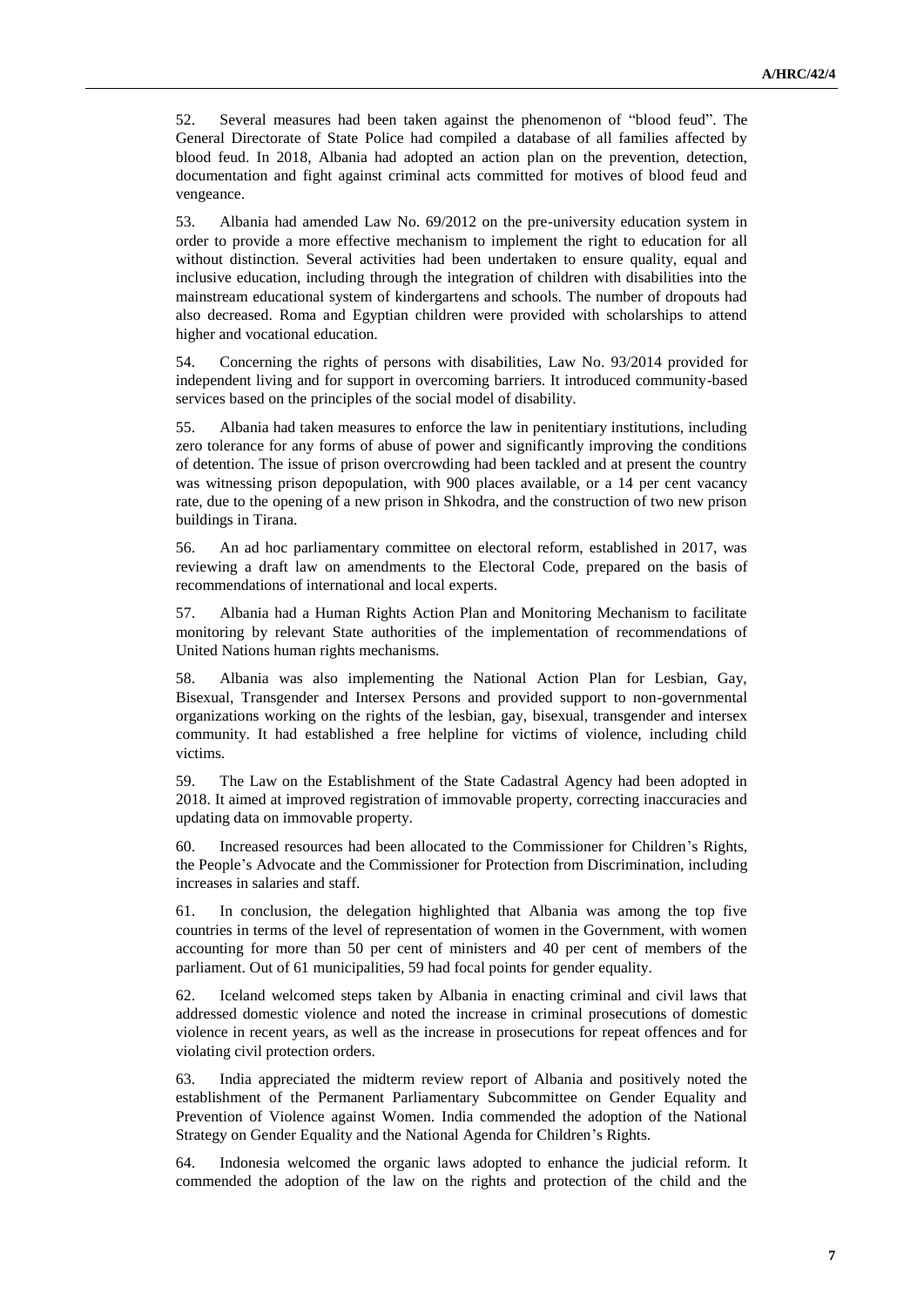National Agenda for Children's Rights, as well as efforts to increase the number of women representatives in the parliament.

65. The Islamic Republic of Iran expressed concern over the continued abuse of the land and sovereignty of Albania by the Monafeghin-e Khalge Organization (MKO), which had violated the human rights of its own members, and questioned the decision of Albania to provide refuge to the organization.

66. Iraq welcomed the Cross-Sectoral Justice Strategy 2017–2020 on strengthening the independence of judicial institutions. It commended the national plans for child protection and the elimination of discrimination and violence against women and the national strategy on the prevention of violent extremism and radicalization leading to terrorism for 2015– 2020.

67. Ireland acknowledged the State's efforts to advance human rights, welcomed the development and implementation of comprehensive reform strategies across the public sector, including the justice system, and encouraged Albania to continue building effective, accountable and inclusive institutions at all levels in line with Sustainable Development Goal 16.

68. Israel commended Albania for the progress made since its previous review, including the adoption of national strategies to reform the justice sector, protect children's rights, promote gender equality and fight human trafficking and the introduction of legislation on the inclusion of and accessibility for persons with disabilities.

69. Italy appreciated the improvements to the justice system. It acknowledged steps taken to fight corruption and encouraged Albania to pursue its efforts in that field. It commended the adoption of laws on juvenile justice and progress in the fight against domestic and gender-based violence.

70. Jordan welcomed strategies and legislative amendments adopted by Albania to develop its legislative framework to promote and protect human rights.

71. Lithuania commended Albania for its commitment to human rights and acknowledged the progress made since the previous universal periodic review. It welcomed especially the adoption of the law on the rights and protection of the child.

72. Madagascar welcomed the progress in the promotion and protection of human rights, in particular in the area of discrimination and violence against women and domestic violence. It noted the adoption of the National Strategy on the Fight against Human Trafficking 2018–2020 and other legislative developments.

73. Malaysia welcomed the efforts of Albania to strengthen the protection and promotion of human rights, including by harmonizing national regulations with international obligations and improving the legal framework, particularly in the areas of the rights of children, women, persons with disabilities and minority rights.

74. Maldives commended the adoption of laws and strategies related to education and disability, including the Strategy on the Development of Pre-University Education 2014– 2020.

75. Malta welcomed the efforts to increase safeguards against violations relating to domestic and gender-based violence, child protection and exploitation, lesbian, gay, bisexual, transgender and intersex persons and persons with disabilities.

76. Mexico recognized the progress made, particularly the adoption of the Code of Criminal Justice for Children, the law on the provision of free legal aid for children and the national strategy on the prevention of violent extremism and radicalization leading to terrorism.

77. Montenegro welcomed the Code of Criminal Justice for Children, the National Agenda for Children's Rights and the law on national minorities. It commended the National Strategy on Gender Equality, measures to affirm women's representation in public life and the National Referral Mechanism for cases of domestic violence.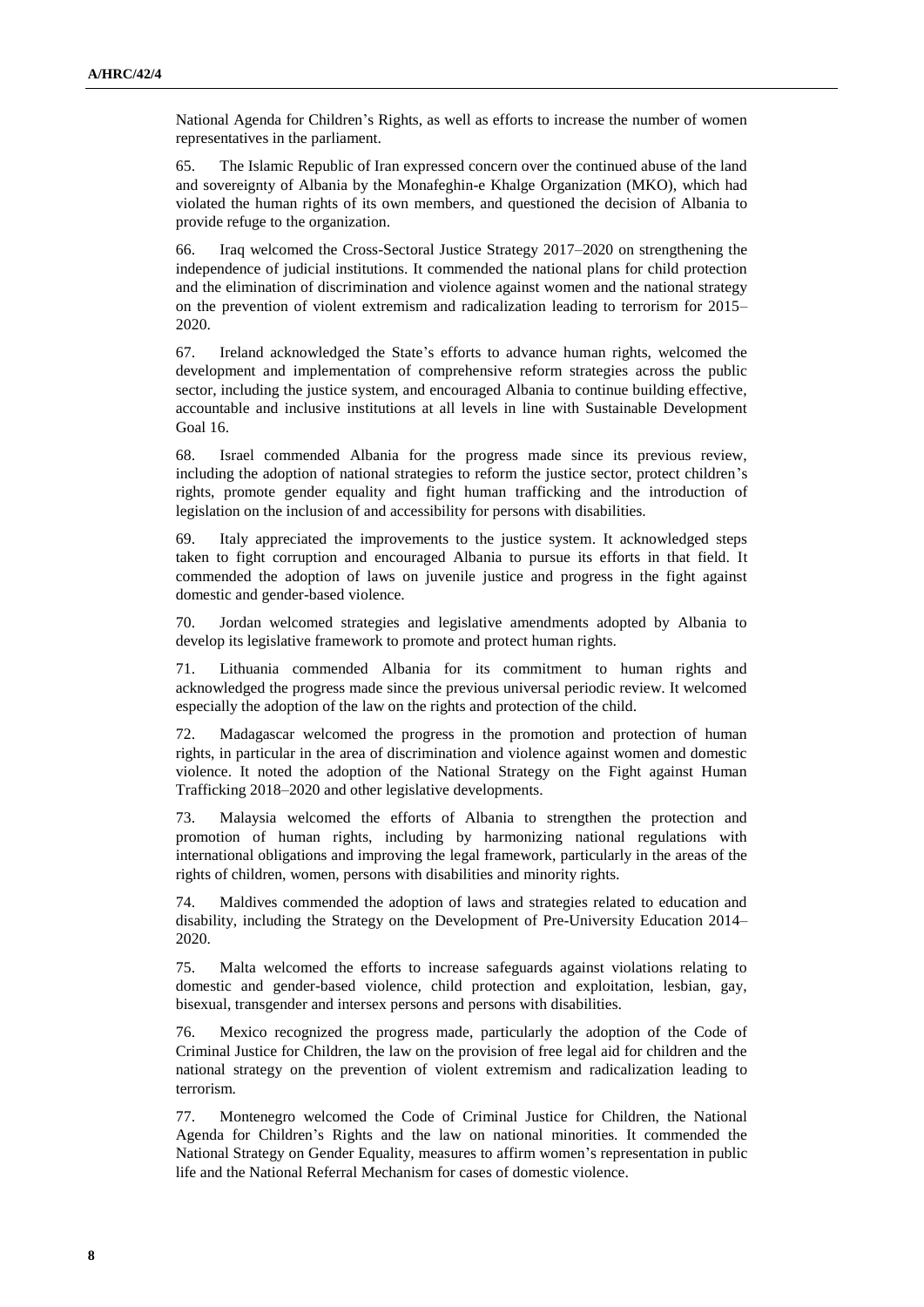78. Myanmar noted the submission of the universal periodic review midterm report and the establishment of an online platform to monitor the implementation of human rights. It hoped that the various national strategies adopted would benefit the socioeconomic development of citizens, particularly vulnerable groups.

79. The Netherlands commended the national action plan on women and peace and security and encouraged Albania to streamline the plan with the gender mainstreaming policy and the National Strategy on Gender Equality. It also commended the enhancement of the legal framework on domestic violence but was concerned about its implementation.

80. Pakistan appreciated the efforts to eradicate corruption, particularly the Action Plan for the Implementation of the Anti-Corruption Cross-cutting Strategy for 2015–2020. It welcomed the adoption of the Code of Criminal Justice for Children and the Juvenile Justice Strategy.

81. The Philippines acknowledged the justice reform to bring national human rights guarantees into conformity with international standards, the efforts aimed at protecting the rights of the child and progress in increasing women's representation in public administration and their access to economic support.

82. Poland noted progress in a wide range of human rights areas and the efforts to strengthen the legal and institutional human rights framework, particularly the release of the National Strategy on the Fight against Human Trafficking 2018–2020.

83. Portugal welcomed the commitment of Albania to respect and protect human rights and made recommendations.

84. Qatar commended legislative measures and national plans on children's rights, including the National Agenda for Children's Rights, the steps taken to enhance access to education for vulnerable children and the adoption of the Strategy on the Development of Pre-University Education.

85. The Republic of Moldova welcomed the midterm report of Albania and commended the National Strategy on Gender Equality and Action Plan, amendments to the Electoral Code, the establishment of the national referral mechanism for cases of domestic violence and efforts to combat human trafficking.

86. Romania welcomed the adoption of the law for the protection of national minorities, which eliminated the distinction between national and linguistic minorities, and the law on the treatment of property and finalization of the process of compensation of property.

87. The Russian Federation noted the difficult human rights situation in Albania and made recommendations.

88. Senegal welcomed the adoption of the national strategy on the prevention of violent extremism and radicalization leading to terrorism accompanied by a plan of action and the introduction of the pilot school programme on religion and religious coexistence to strengthen pupils' resilience in the face of violent extremist views.

89. Serbia commended the efforts of Albania to implement the recommendations made at the previous review.

90. Singapore commended the emphasis Albania placed on the best interests of the child as a guiding principle, which was well reflected in laws, policies and institutions. It also commended the zero-tolerance policy with regard to violence against women and domestic violence, demonstrated through amendments to its legislation and services to victims of domestic violence.

91. Slovakia commended the constitutional amendments made in 2016, the law on the rights and protection of the child and the National Agenda for Children's Rights. However, it took note of the reports indicating that children continued to be exposed to violence in different settings, including at home.

92. Slovenia commended efforts to address domestic violence and violence against women and encouraged Albania to continue its efforts for the empowerment of women and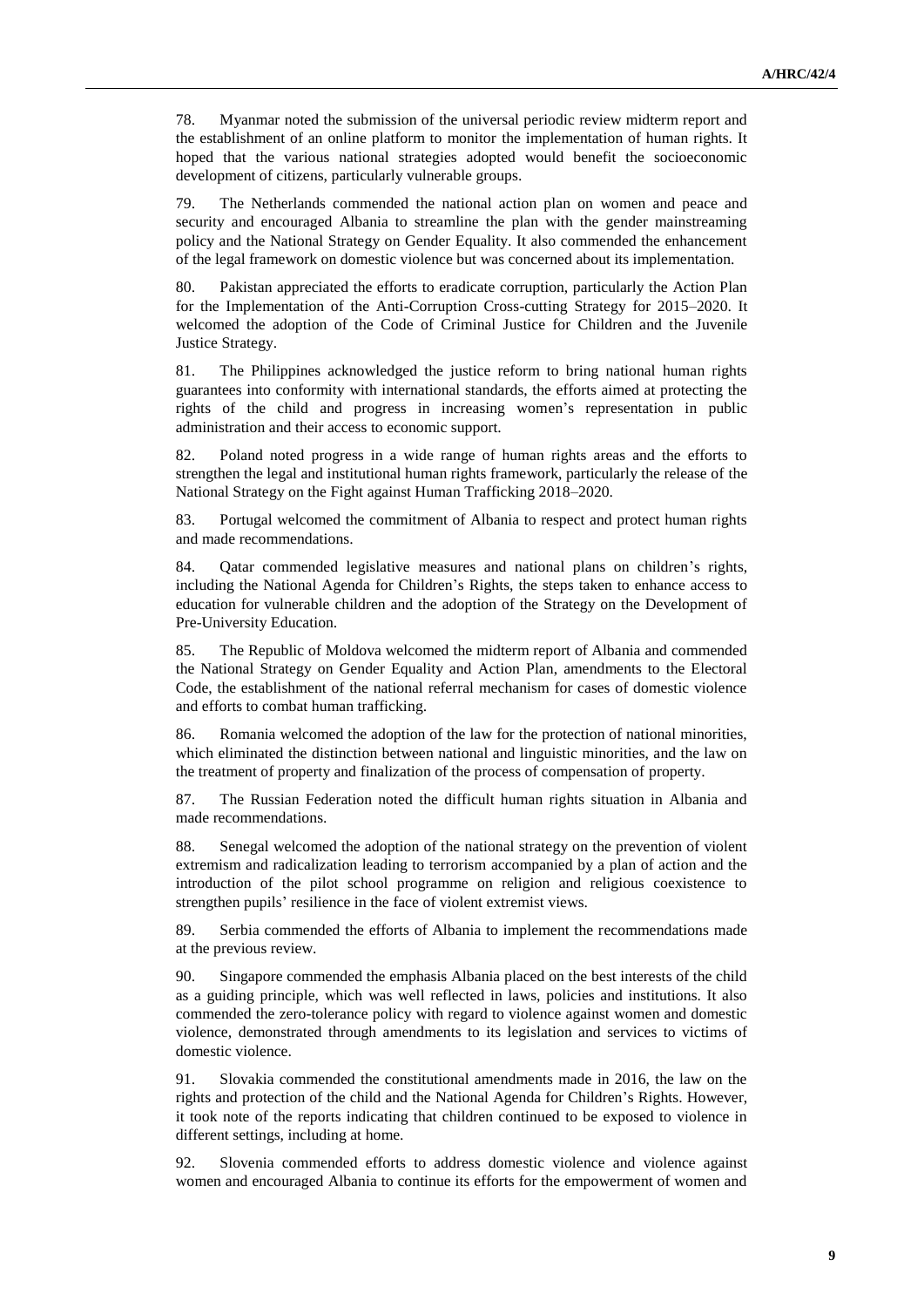gender equality. It also commended the efforts to reform the judicial system and encouraged Albania to strengthen the implementation of its legislation on human rights.

93. Spain congratulated Albania on its ratification of the Council of Europe Convention on Preventing and Combating Violence against Women and Domestic Violence. It noted that the Family Code of Albania prohibited same-sex marriage and that there was no legal recognition of same-sex unions.

94. The delegation of Albania concluded by thanking all the member and observer States that had participated in the universal periodic review of Albania, as well as OHCHR, civil society and the troika, for their constructive cooperation with Albania throughout the process.

### **II. Conclusions and/or recommendations**

95. **The following recommendations will be examined by Albania, which will provide responses in due time, but no later than the forty-second session of the Human Rights Council:**

95.1 **Ratify the Indigenous and Tribal Peoples Convention, 1989 (No. 169) of the International Labour Organization (Denmark);**

95.2 **Ratify the Optional Protocol to the International Covenant on Economic, Social and Cultural Rights (Portugal);**

95.3 **Sign and ratify the Treaty on the Prohibition of Nuclear Weapons (Senegal);**

95.4 **Adhere to the Optional Protocol to the Convention on the Rights of Persons with Disabilities and adopt the necessary measures for its correct and comprehensive implementation (Spain);**

95.5 **Adopt an open, merit-based process when selecting national candidates for United Nations treaty body elections (United Kingdom of Great Britain and Northern Ireland);**

95.6 **Increase budget allocations from the central Government to enable the establishment of ombudsman offices in all regions of the country (Sweden);**

95.7 **Provide the Office of the People's Advocate with adequate human and financial resources to enable it to deliver on its mandate (Ghana);**

95.8 **Provide sufficient financial and human resources to the Office of the People's Advocate and guarantee that it is fully independent in its tasks (Mexico);**

95.9 **Allocate more human and financial resources to the Office of the People's Advocate, as a precondition for the effective promotion of the rights of vulnerable groups (Montenegro);**

95.10 **Increase resources to independent authorities, especially to the Office of the People's Advocate (Greece);**

95.11 **Increase financial resources to ensure the adequate functioning of the independent national human rights institution (Ukraine);**

95.12 **Continue its efforts to strengthen the role of national human rights mechanisms in Albania (Yemen);**

95.13 **Continue implementing policy measures on human rights promotion and protection and provide sufficient and appropriate human and financial resources to carry out its action plans (Philippines);**

95.14 **Continue harmonizing national regulations with international obligations in the field of human rights (Qatar);**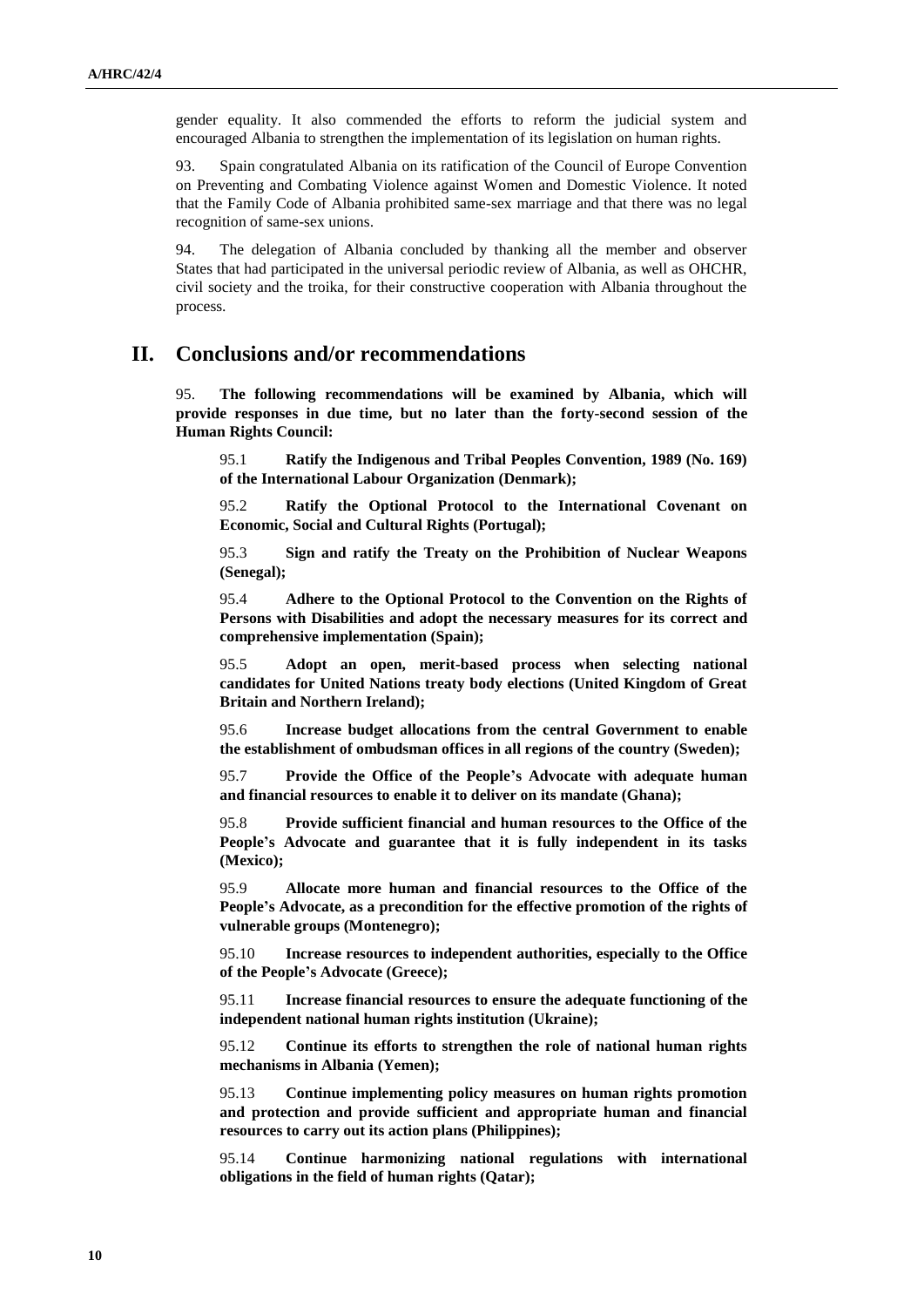95.15 **Continue its efforts to harmonize national regulations with international obligations in the field of human rights protection (Yemen);**

95.16 **Continue efforts to promote and protect human rights by strengthening national policies and programmes (Malaysia);**

95.17 **Take concrete and effective action to eliminate discrimination faced by Roma, Egyptian and other minorities, and ensure access to services, education and employment (Australia);**

95.18 **Fight discrimination against persons belonging to minorities, including lesbian, gay, bisexual, transgender and intersex persons, and accelerate the adoption of legislation for the application of the laws on persons belonging to minorities, persons with disabilities and free legal aid (France);**

95.19 **Promote and protect the human rights of lesbian, gay, bisexual, transgender and intersex persons and take measures to combat structural discrimination (Iceland);**

95.20 **Take effective measures against persisting discrimination against lesbian, gay, bisexual, transgender and intersex persons, ensure nondiscriminatory access for such persons to health services and introduce education about lesbian, gay, bisexual, transgender and intersex persons into the school curriculum (Czechia);**

95.21 **Ensure that lesbian, gay, bisexual, transgender and intersex persons are protected from stigma and discrimination in access to health care by, inter alia, introducing training on the rights of lesbian, gay, bisexual, transgender and intersex persons for all health personnel and awareness-raising campaigns on equal access to health care (Portugal);**

95.22 **Amend the Family Code to provide legal recognition for same-sex partnerships and adopt provisions that allow for legal gender recognition of trans individuals (Iceland);**

95.23 **Intensify efforts to protect lesbian, gay, bisexual, transgender and intersex individuals from acts of violence, discrimination and harassment by fully implementing the National Action Plan for Lesbian, Gay, Bisexual, Transgender and Intersex Persons 2016–2020 and amending the Family Code to provide legal recognition of same-sex partnerships (Ireland);**

95.24 **Consider amending the Family Code to provide legal recognition of same-sex partnerships and adopt legal provisions that will allow legal gender recognition for transgender individuals (Malta);**

95.25 **Reform the Family Code so as to give legal recognition to couples of the same sex, fight against discrimination and hate crimes based on sexual orientation and gender identity and guarantee access to health services for lesbian, gay, bisexual, transgender and intersex persons (Mexico);**

95.26 **Develop a legal framework that recognizes at least same-sex civil unions adopt measures so that gender recognition is based on a selfidentification process and is free from abusive requirements, and prohibit medical intervention on intersex minors when there is no strict medical necessity (Spain);**

95.27 **Enhance efforts to implement the National Action Plan for Lesbian, Gay, Bisexual, Transgender and Intersex Persons, particularly the review of academic curricula on gender stereotypes and gender identity, in line with Sustainable Development Goals 5 and 10 (Netherlands);**

95.28 **Strengthen its national disaster preparedness plans to ensure that appropriate national and local measures are in place to adapt to changing climate conditions and to reduce risks from future disasters (Fiji);**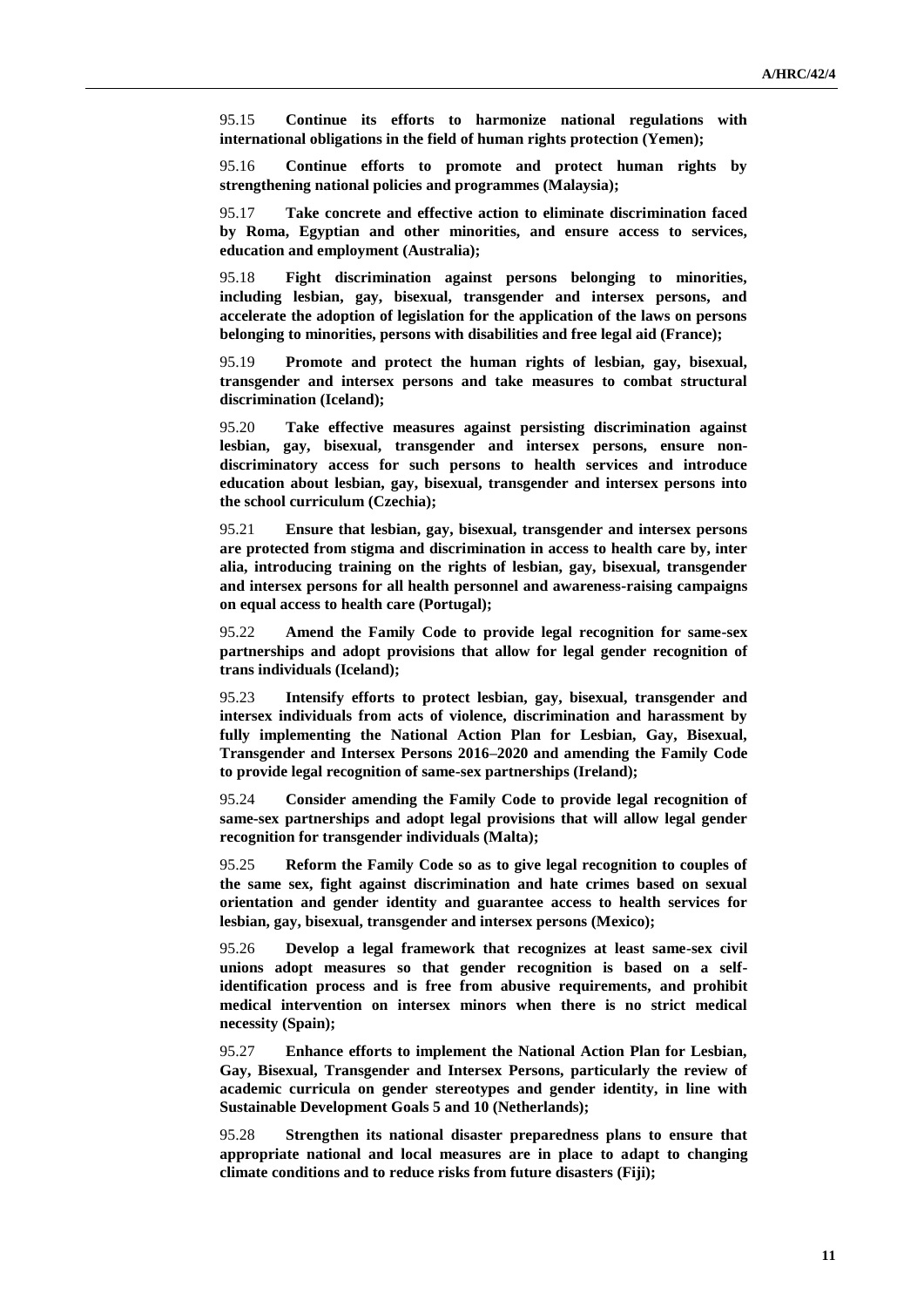95.29 **Take into account the vulnerabilities and needs of women, children, youth, elderly persons, persons with disabilities, indigenous persons and other marginalized groups in developing policies on climate change and disaster risk management (Fiji);**

95.30 **Continue to build institutional capacity, data and knowledge to integrate environmental and climate considerations more fully into the national regulatory framework and develop new capacities and systems for implementation and compliance monitoring across major sectors (Fiji);**

95.31 **Incorporate policies to meet relevant Sustainable Development Goals when drafting new national strategies (Myanmar);**

95.32 **Take necessary measures to comply with counter-terrorism resolutions and to prevent recruitment of terrorist combatants in Albania, who travel abroad to join terrorist organizations fighting in other countries (Syrian Arab Republic);**

95.33 **Comply with international obligations to combat terrorism by stopping the provision of safe haven to the Monafeghin-e Khalge Organization (Islamic Republic of Iran);**

95.34 **End impunity for acts of terrorism committed by members of the Monafeghin-e Khalge Organization and bring them to justice by either extraditing or prosecuting the culprits (Islamic Republic of Iran);**

95.35 **Investigate serious and systematic violations of human rights by the Monafeghin-e Khalge Organization against its own members, in particular women (Islamic Republic of Iran);**

95.36 **Take urgent measures to support those who have managed to free themselves from the horrible Monafeghin-e Khalge Organization training camps, as the defectors are subject to regular harassment and threats and are not allowed to leave Albania (Islamic Republic of Iran);**

95.37 **Take concrete measures to remedy the grievances of the respectable people of Manez, Durres County, who are inflicted with the scourge of a terrorist cult in their previously peaceful locality (Islamic Republic of Iran);**

95.38 **Improve prison conditions, particularly overcrowding, and ensure adequate care for prisoners with disabilities and mental health concerns (Australia);**

95.39 **Improve living conditions, notably at the Zaharia special centre for sick prisoners in Kruja and the prison hospital in Tirana, in line with its international obligations, and develop rapidly a plan to build a new psychiatric penitentiary facility (Switzerland);**

95.40 **Enhance the protection of the human rights of detainees by ensuring that they have access to decent living conditions and medical care and are not physically mistreated. In this regard, implement the thorough penitentiary reform envisaged in the national report, investigate all allegations of torture or ill-treatment, prosecute those responsible and regularly instruct law enforcement officials that any acts of abuse towards arrested individuals are unacceptable and will be punished (Poland);**

95.41 **Reform the penitentiary system in order to ensure humane conditions of detention in line with international standards (Russian Federation);**

95.42 **Appropriate sufficient funds to support the Ministry of Interior's vetting system under the law on vetting of the State Police, the Republican Guard and the Police Internal Affairs Service (United States of America);**

95.43 **Take steps to finally halt blood feud killings and provide women and children affected by that practice with adequate economic aid and social services (Czechia);**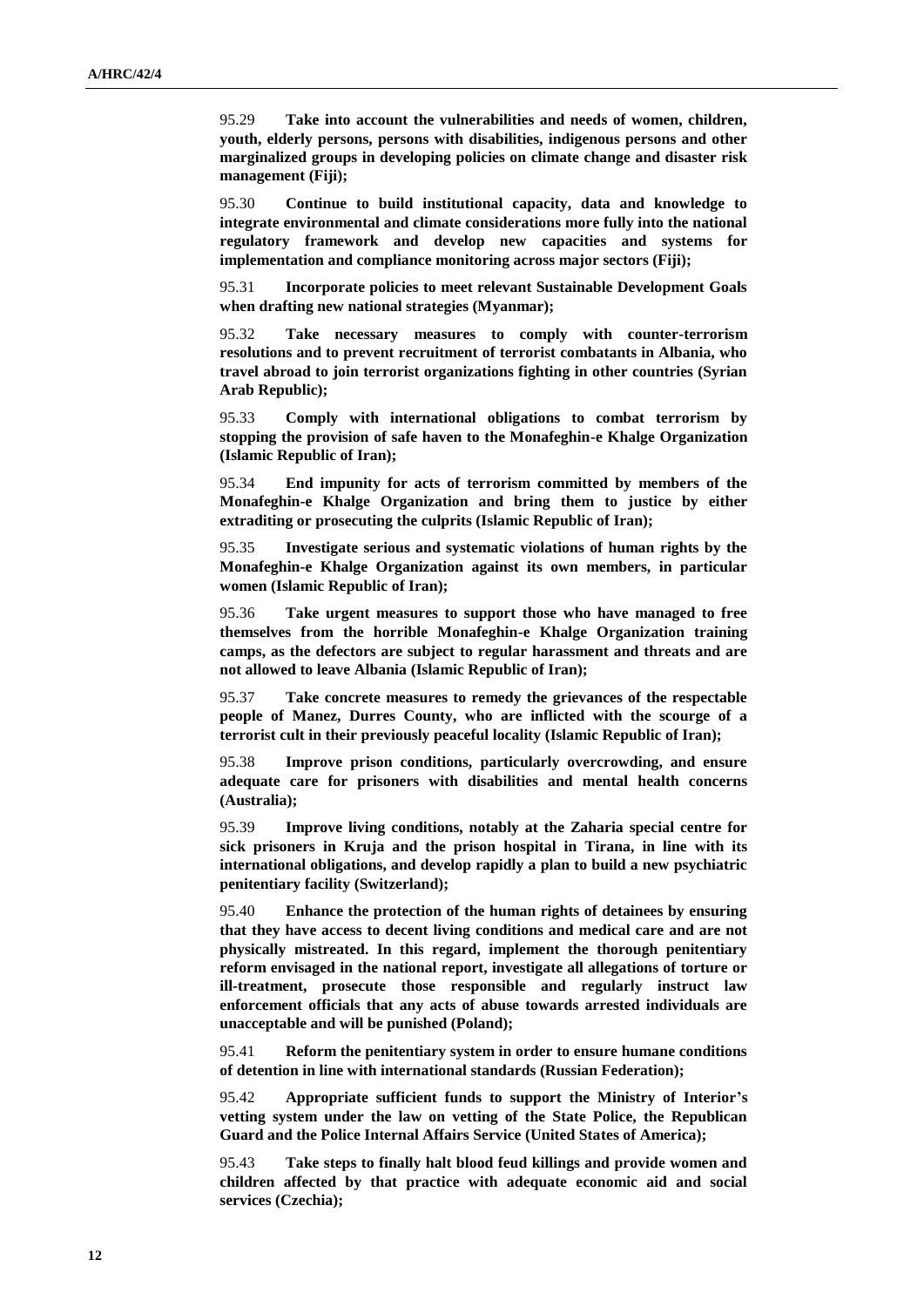95.44 **Consider enacting legislation that promotes the elimination of blood feuds and vendettas (Malta);** 

95.45 **Adopt a strategy to fight blood feuds and eliminate the social, cultural and economic factors that support them (Russian Federation);**

95.46 **Take steps to combat hate speech allegedly perpetrated by public figures, including politicians, and ensure that data regarding prosecutions and convictions are made public to serve as a deterrent to others (Ghana);**

95.47 **Investigate and sanction cases of racist hate speech or incitement to racial hatred and punish perpetrators of acts of violence and racially motivated hate crimes, including politicians and representatives of the media (Argentina);**

95.48 **Take legal and administrative measures to prevent and punish hate speech and hate crimes against migrants and the Roma community and to guarantee the rights of migrants to health, education, housing and other basic services (Mexico);**

95.49 **Strengthen policies to combat violent offences and hate crimes based on sexual orientation and gender identity by establishing more solid links with civil society and guaranteeing the implementation of legal provisions on hate crimes (Honduras);**

95.50 **Ensure the protection of the rights of vulnerable groups, such as women and children, in particular in the context of digital space (Pakistan);**

95.51 **Take further steps to combat corruption in the judiciary, law enforcement institutions and all branches of government (Australia);**

95.52 **Ensure the independence of the judiciary system and address corruption at all levels (Cyprus);**

95.53 **Strengthen efforts to proactively fight corruption in public administration, inter alia, by improving the efficiency and transparency of public service delivery, training civil servants, establishing more transparent recruitment procedures and strengthening the administration's capacity to undertake merit-based recruitment (Austria);**

95.54 **Make effective use, as soon as they are established, of the new specialized anti-corruption institutions, such as the special anti-corruption and organized crime structures and the national bureau of investigation, to combat corruption and to ensure the effective conviction of high profile cases (Belgium);**

95.55 **Enhance the efforts aimed at combating corruption and fully implement the recommendations on transparency of the Council of Europe's Group of States against Corruption (Lithuania);**

95.56 **Take measures to ensure implementation of the new Juvenile Justice Strategy (Ukraine);**

95.57 **Ensure that mechanisms are in place to bring perpetrators who have verbally or physically threatened or attacked journalists to justice (Sweden);**

95.58 **Promote media freedom by investigating and taking steps to ensure that anti-defamation and slander laws are not used to launch prosecutions to intimidate journalists (Canada);**

95.59 **Take effective measures to strengthen the freedom of expression and independence of the media, to ensure a safe environment for investigative journalists and their protection from intimidation and attacks and to improve their working conditions (Germany);**

95.60 **Strengthen respect for the principles of religious pluralism, universality and inclusion of all communities, groups and individuals (Serbia);**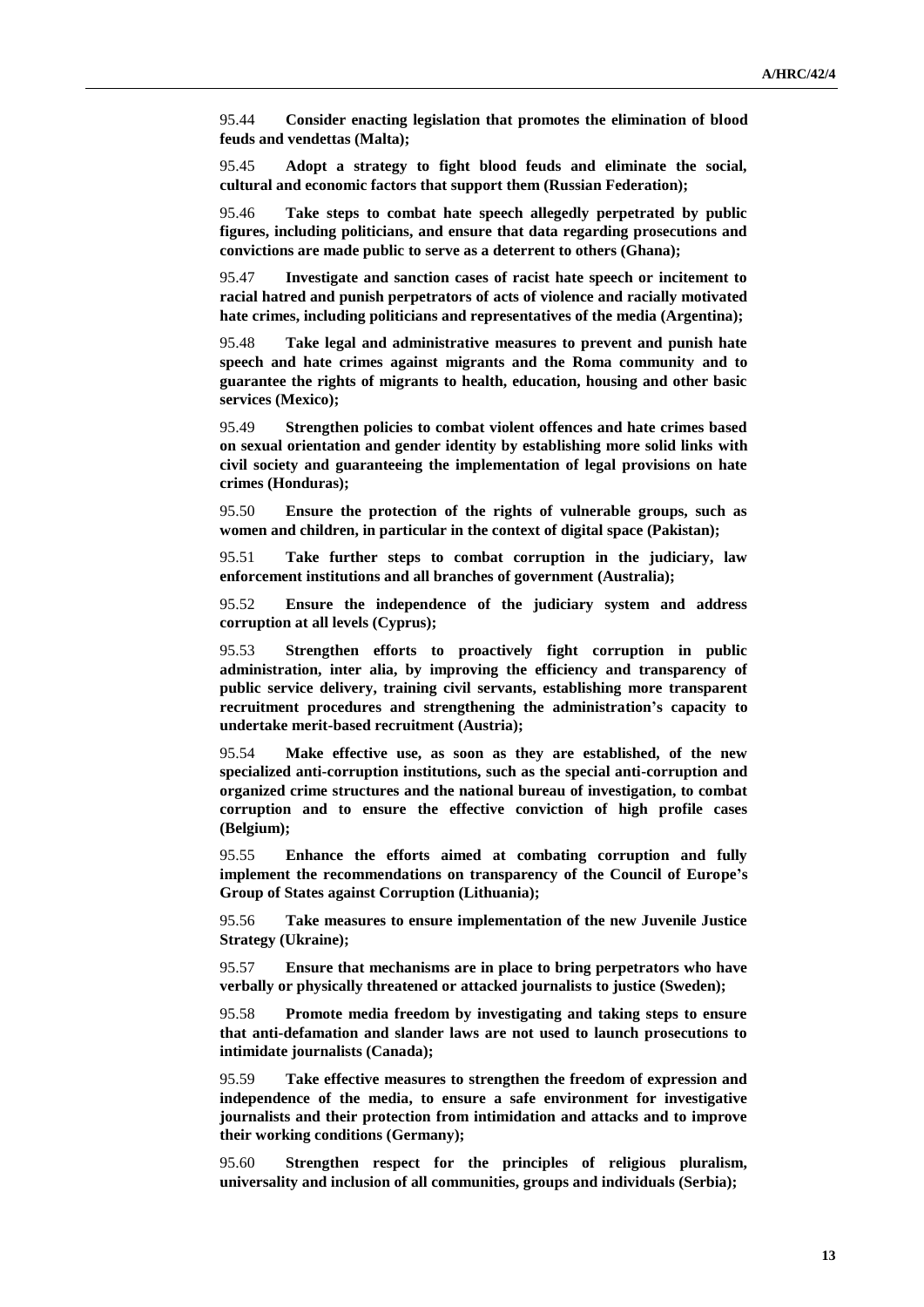95.61 **Guarantee that all government policies respect the principles of religious pluralism, universality and inclusion of all communities and groups on an equal footing, especially with respect to the legal differentiation established in Albania between five legally recognized religious communities and other religious organizations, in light of the recent report of the United Nations Special Rapporteur on freedom of religion or belief on his mission to Albania (Poland);**

95.62 **Expedite the restitution of property confiscated from Albanians, legalize places of worship and ensure that the process is carried out in a fair and transparent manner with the participation of all parties concerned (Syrian Arab Republic);**

95.63 **Accelerate the restitution of property and the legalization of places of worship and ensure that the process is carried out in an equitable and transparent manner (Senegal);**

95.64 **Implement the recommendations of the Office for Democratic Institutions and Human Rights of the Organization for Security and Cooperation in Europe for improving the conduct of elections in Albania (United Kingdom of Great Britain and Northern Ireland);**

95.65 **Continue addressing the issue of human trafficking as a matter of urgency and ensure adequate protection of trafficking victims and proactive investigation and successful prosecution of all cases of trafficking (Estonia);**

95.66 **Reinforce measures to protect victims of human trafficking and all forms of abuse, with due regard to the situation of child and women victims (Croatia);**

95.67 **Intensify efforts to prevent and detect cases of human trafficking during border surveillance operations and give special attention to unaccompanied children (Syrian Arab Republic);**

95.68 **Intensify, in line with Sustainable Development Goal 16, efforts against the sale of and trafficking in children through comprehensive investigations and prosecutions of perpetrators with effective and dissuasive sanctions (Honduras);**

95.69 **Intensify efforts to prevent and address trafficking in persons, particularly women and children (Indonesia);**

95.70 **Step up efforts to combat trafficking of human beings, particularly women and girls (Iraq);**

95.71 **Step up efforts to prevent and detect cases of trafficking in human beings during border controls, paying particular attention to unaccompanied children (Ukraine);**

95.72 **Ensure effective, dissuasive prosecution of all persons involved in trafficking in children (Senegal);**

95.73 **Continue increasing national actions in the fight against trafficking in persons, especially women and children, reinforcing measures to prevent, detect and punish such offences (Bolivarian Republic of Venezuela);**

95.74 **Provide training to law enforcement officials in order to improve the identification of victims of trafficking and their protection (Israel);**

95.75 **Ensure that police officers are properly trained so that they can identify potential or actual victims of trafficking (Jordan);**

95.76 **Strengthen the capacities of first line officers, including border and immigration police and those working in centres for irregular migrants and asylum centres, so as to improve the situation of victims of trafficking and their access to justice (Honduras);**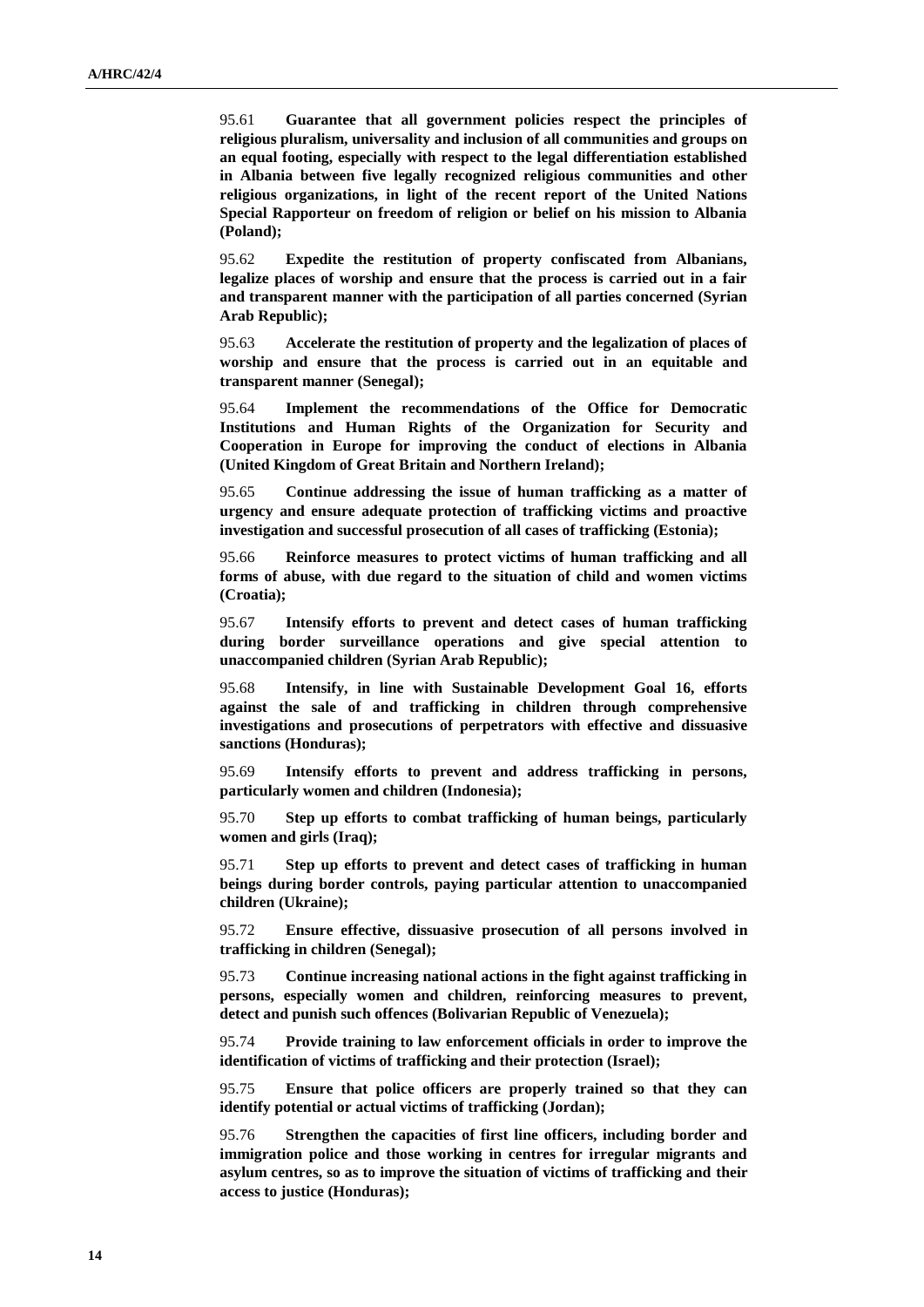95.77 **Ensure that the State Police consistently identify and protect potential victims of trafficking in persons and sexual exploitation, and make sure that the crimes are investigated and that those found responsible are convicted and held to account (United Kingdom of Great Britain and Northern Ireland);**

95.78 **Ensure that measures are taken against perpetrators of human trafficking and public employees involved in committing such crimes, as well as ensure that they are prosecuted and brought to justice (Syrian Arab Republic);**

95.79 **Vigorously investigate, prosecute, and convict traffickers, including complicit officials, under articles 110 (a) and 128 (b) of the Criminal Code and increase the number of judges and district prosecutors trained on victimcentred approaches to trafficking in persons (United States of America);**

95.80 **Ensure effective investigation, prosecution and sentencing for all incidents of trafficking in human beings and ensure due accountability, including for State officials who are involved in crimes related to trafficking in human beings (Russian Federation);**

95.81 **Step up the fight against trafficking in women and girls, especially cases relating to tourism in coastal areas, by conducting investigations, undertaking prosecutions and obtaining convictions of traffickers, including State officials complicit in this crime (Serbia);**

95.82 **Intensify efforts to foster multisectoral cooperation on programmes to combat trafficking in persons (Philippines);**

95.83 **Provide support and protection to the family as a natural and fundamental unit of society (Egypt);**

95.84 **Further protect women's rights and raise the female employment rate (China);**

95.85 **Take measures to combat exploitation of women in the informal labour market and ensure adequate labour and social protection in the private sector (India);**

95.86 **Continue to promote economic and social development, further raise people's living standard and lay a solid foundation for its people to enjoy all human rights (China);**

95.87 **Adopt a national strategy to tackle extreme poverty (Cyprus);**

95.88 **Continue to strengthen social policies to combat poverty and social inequality by consolidating national programmes to promote employment and access to education, food, health care and social assistance for national minorities and other vulnerable groups of the population (Bolivarian Republic of Venezuela);**

95.89 **Reinvigorate efforts to support the promotion of access for individuals in need of social care and social inclusion (Qatar);**

95.90 **Further consolidate the entrenchment of property rights, notably by advancing the revision of property deeds, implementing the compensation scheme and advancing the digitalization and mapping of property (Austria);**

95.91 **Take further measures to put an end to legal uncertainty and informality in the area of property rights, particularly in rural areas, by clarifying the criteria for obtaining property rights and remedying cases of unregistered properties (Canada);**

95.92 **Protect and strengthen individual real estate property rights by adopting balanced legislation that would provide for a fair settlement between the original owners, those who have received property titles within the process of legalization and State interests (Germany);**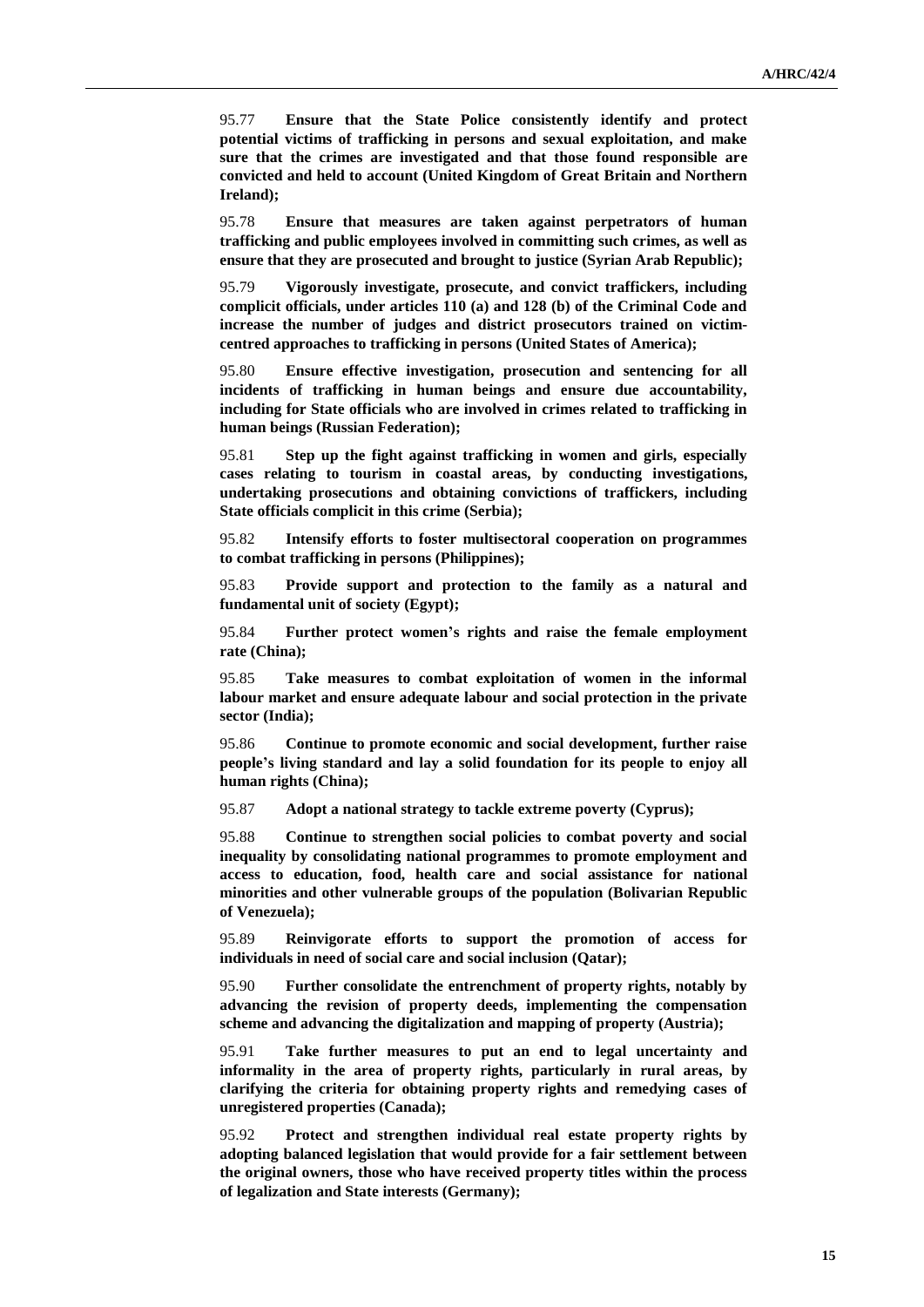95.93 **Revise the 2015 legislation on strategic investments so that "public interest" is defined in a more restrictive manner that does not legitimize expropriation for commercial purposes (Greece);**

95.94 **Allow for the registration of property titles of rightful landowners who are members of national minorities (Greece);**

95.95 **Step up efforts to regularize illegal housing, including by ensuring that any action taken in this area addresses the housing needs of the Roma and Egyptian communities (Ghana);**

95.96 **Continue the consolidation of legislation on the restitution of and compensation for properties confiscated during the communist period (Romania);**

95.97 **Expand the sewage network and water treatment plants throughout the country, and improve the performance and connections of wastewater systems (Spain);**

95.98 **Adopt policies that ensure the right to health of the population without any discrimination (Uruguay);**

95.99 **Ensure access to health care for all of its population, including by addressing health personnel deficiencies in rural areas (Indonesia);**

95.100 **Intensify measures to guarantee access to health care, education and decent housing for people belonging to the Roma and Egyptian communities (Costa Rica);**

95.101 **Improve access to health services and prevention in public health, in particular with regard to access to care for persons belonging to minorities, young persons and women, HIV prevention and the development of sexual education (France);**

95.102 **Consider strengthening efforts to prevent mother-to-child transmission of HIV/AIDS through regular screening, early diagnosis and the distribution of antiretroviral drugs (Ghana);**

95.103 **Make improvements in the health sector to address the concern raised by the Committee on the Elimination of Discrimination against Women regarding mother-to-child transmission of HIV (Malaysia);**

95.104 **Conduct awareness and prevention campaigns on HIV/AIDS, providing access to appropriate therapies for people living with the virus or disease (Uruguay);**

95.105 **Implement measures that effectively protect lesbian, gay, bisexual, transgender and intersex persons against discrimination in access to medical care (Uruguay);**

95.106 **Increase and improve, through the plan for assistance to victims of mines and unexploded ordnance, the policies related to the rehabilitation and health of victims, the availability of services for them in remote areas and income generation (Argentina);**

95.107 **Continue the efforts to maintain the near-universal enrolment rate in basic education and to foster enrolment in pre-primary education and nondiscrimination in education (Qatar);**

95.108 **Allocate sufficient financial resources for better social integration and protection of children in vulnerable situations in the education system (Algeria);**

95.109 **Strive to facilitate access to compulsory and full-time education for all girls and boys, including members of minority groups, those with disabilities and those living in rural and remote areas, including, inter alia, through the**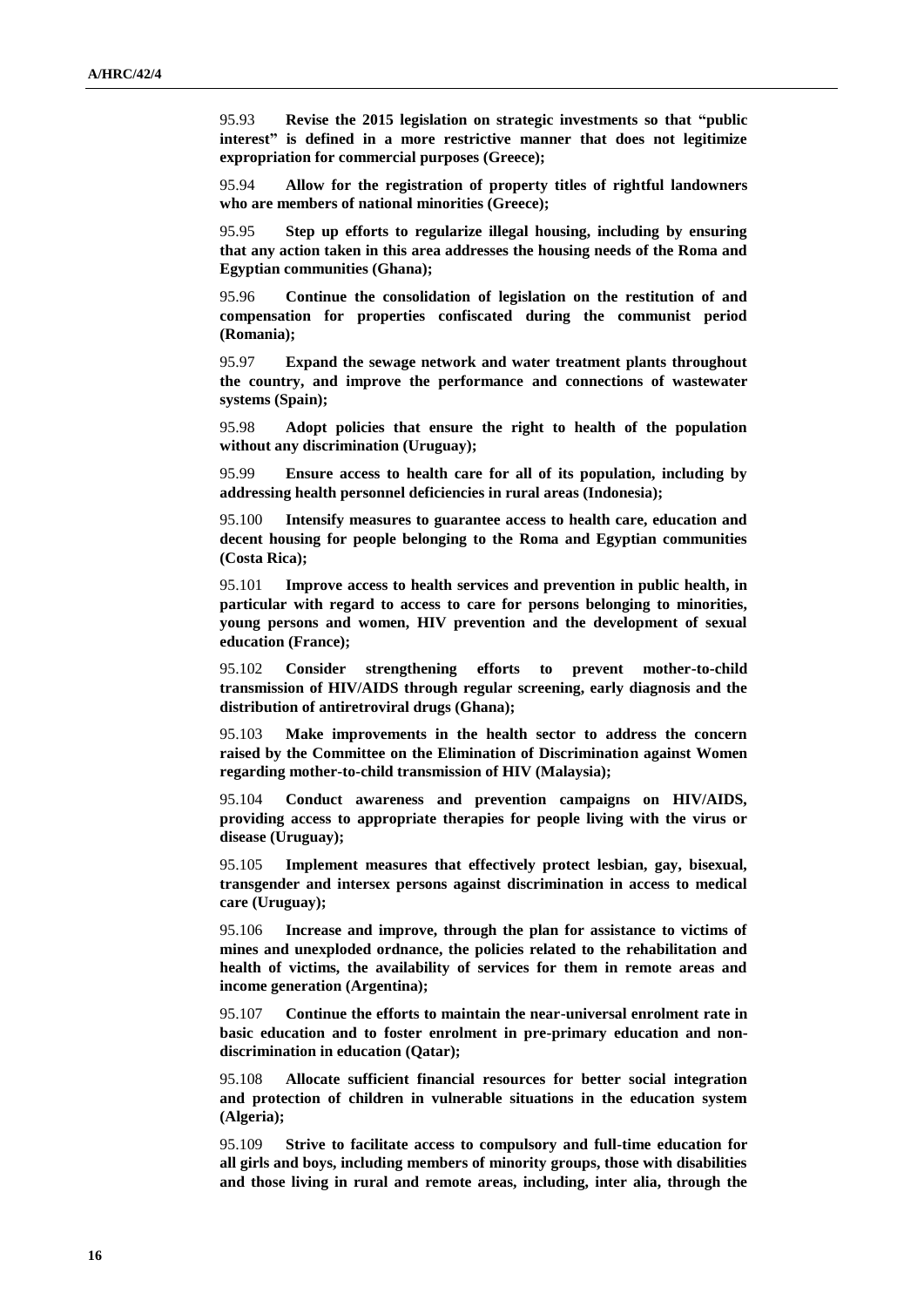**improvement of school infrastructure, teacher training and the provision of human, technical and financial resources (Serbia);**

95.110 **Establish a national programme to support children living in poverty and their integration in the country's education system, aiming, inter alia, to reduce the number of out-of-school children (Portugal);**

95.111 **Continue efforts to promote compulsory education and to reduce school dropout, especially among children from minorities and children with disabilities (Slovenia);**

95.112 **Facilitate access to compulsory and mainstream education for all boys and girls, including those belonging to minority groups, those with disabilities and those from the remote rural areas (Montenegro);**

95.113 **Continue its efforts to ensure equal access to education, including physical and mental, by children with disabilities and children of minority groups (Myanmar);**

95.114 **Guarantee full access to education to children with disabilities (Jordan);**

95.115 **Continue with successful measures to facilitate access to compulsory education for girls and boys, including those belonging to minority groups (Estonia);**

95.116 **Promote and ensure equal access to education for all children, particularly focusing on children from minority groups (Germany);**

95.117 **Promote and facilitate access to compulsory and mainstream education for all girls and boys, including those belonging to minority groups and those living in rural and remote areas (Pakistan);**

95.118 **Strengthen the protection of minorities' rights by enhancing and improving access to education in minority languages (Cyprus);**

95.119 **Apply the 20 per cent threshold for the use of, and education in, minority languages to smaller local communities instead of the municipalities enlarged since 2014 (Greece);**

95.120 **Develop programmes in schools to eliminate harassment of lesbian, gay, bisexual, transgender and intersex children and adolescents, and implement psychological support measures to reduce the dropout rates of such students (Chile);**

95.121 **Ensure that lesbian, gay, bisexual, transgender and intersex individuals are protected from bullying and discrimination in the educational system (Israel);**

95.122 **Make the implementation of the government programme on the introduction of a module on religion in schools as transparent as possible in order to preserve interreligious understanding and social harmony, with full respect for the rights of ethnic and linguistic minorities (Serbia);**

95.123 **Continue the fight against inequalities between men and women, in particular by allocating the necessary resources to combat violence against women (Canada);**

95.124 **Continue efforts to change the prevalent gender stereotypes, combat domestic violence and further promote the participation of women in political and public life (Czechia);**

95.125 **Step up measures to reduce domestic and gender-based violence, including through awareness-raising in Albanian society (Australia);**

95.126 **Improve institutional mechanisms for the protection of victims of domestic violence and fully implement, without further delay, the provisions of the national action plan on gender equality and domestic violence (Austria);**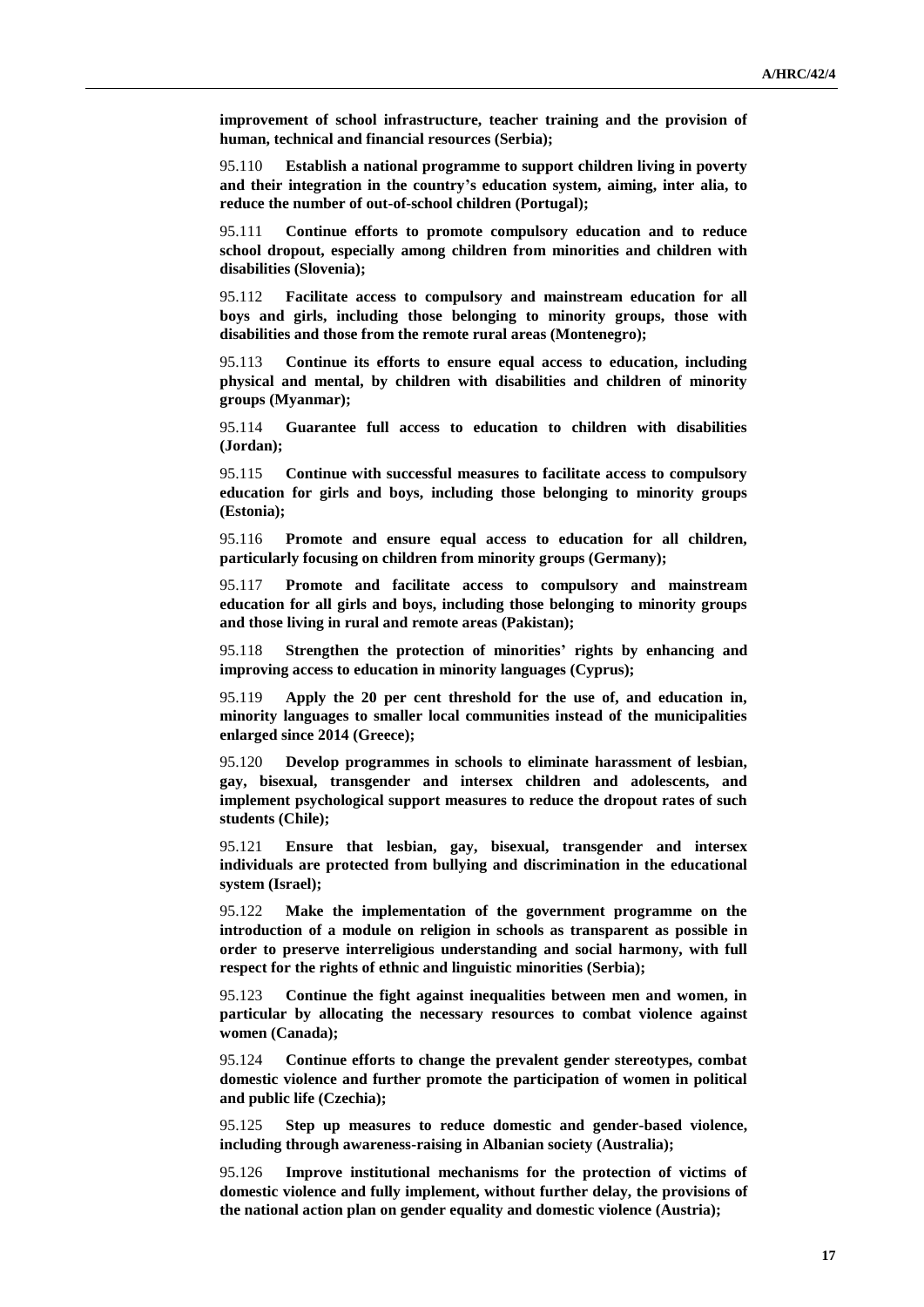95.127 **Strengthen efforts to implement legislation and national action plans on domestic violence and violence against women (Slovenia);**

95.128 **Ensure effective implementation of the recommendations of the Council of Europe Group of Experts on Action against Violence against Women and Domestic Violence (Belgium);**

95.129 **Continue its efforts to bring the national legal framework into compliance with the Istanbul Convention (Georgia);**

95.130 **Put into effect a follow-up plan for the implementation of the Istanbul Convention, specifically on the prevention of domestic violence, rehabilitation of victims and engagement with perpetrators, in line with Sustainable Development Goal 5 (Netherlands);**

95.131 **Strengthen measures to address the issue of domestic violence and ensure the full enforcement of the law on measures against violence in family relations (Indonesia);**

95.132 **Ensure the full implementation of the law on measures against violence in family relations through the development of by-laws, the allocation of sufficient funding and the training of staff to ensure adequate support to victims of violence (Sweden);**

95.133 **Ensure the full implementation of the law on measures against violence in family relations, prohibiting the use of mediation or conciliation in cases concerning domestic violence (Iceland);**

95.134 **Take further measures to combat domestic violence, including by fully implementing the existing legislation and by guaranteeing that women victims of violence can access legal aid and social services (Italy);**

95.135 **Continue endeavours aimed at combating domestic violence and ensure that all reports of domestic violence are thoroughly investigated and perpetrators are brought to justice (Lithuania);**

95.136 **Fight against domestic violence through preventive and punitive measures, identification and elimination of the obstacles to filing complaints for victims of violence and by raising the awareness of the population (France);**

95.137 **Implement fully the normative framework and policies aimed at preventing violence against women, particularly by addressing factors that prevent denunciations of cases of gender-based violence (Honduras);**

95.138 **Guarantee better protection for women and children by putting in place mechanisms that provide early warning of signs of violence (Algeria);**

95.139 **Contribute financially to the free consultation helpline for girls and women victims of gender-based violence (Switzerland);**

95.140 **Ensure that police are adequately trained and have skills to respond, investigate and properly manage cases of violence against women, as well as to seek orders of protection for victims (Iceland);**

95.141 **Step up efforts to provide its duty bearers with training on assisting victims of gender-based violence (Philippines);**

95.142 **Provide ongoing training for police, judges, health professionals, victim support services and other professional institutions dealing with victims of gender-based and domestic violence (Republic of Moldova);**

95.143 **Adopt the necessary legislative and administrative measures, including through the sensitization and training of law enforcement officials, in order to prevent impunity for acts of domestic violence and provide proper assistance and support to victims (Brazil);**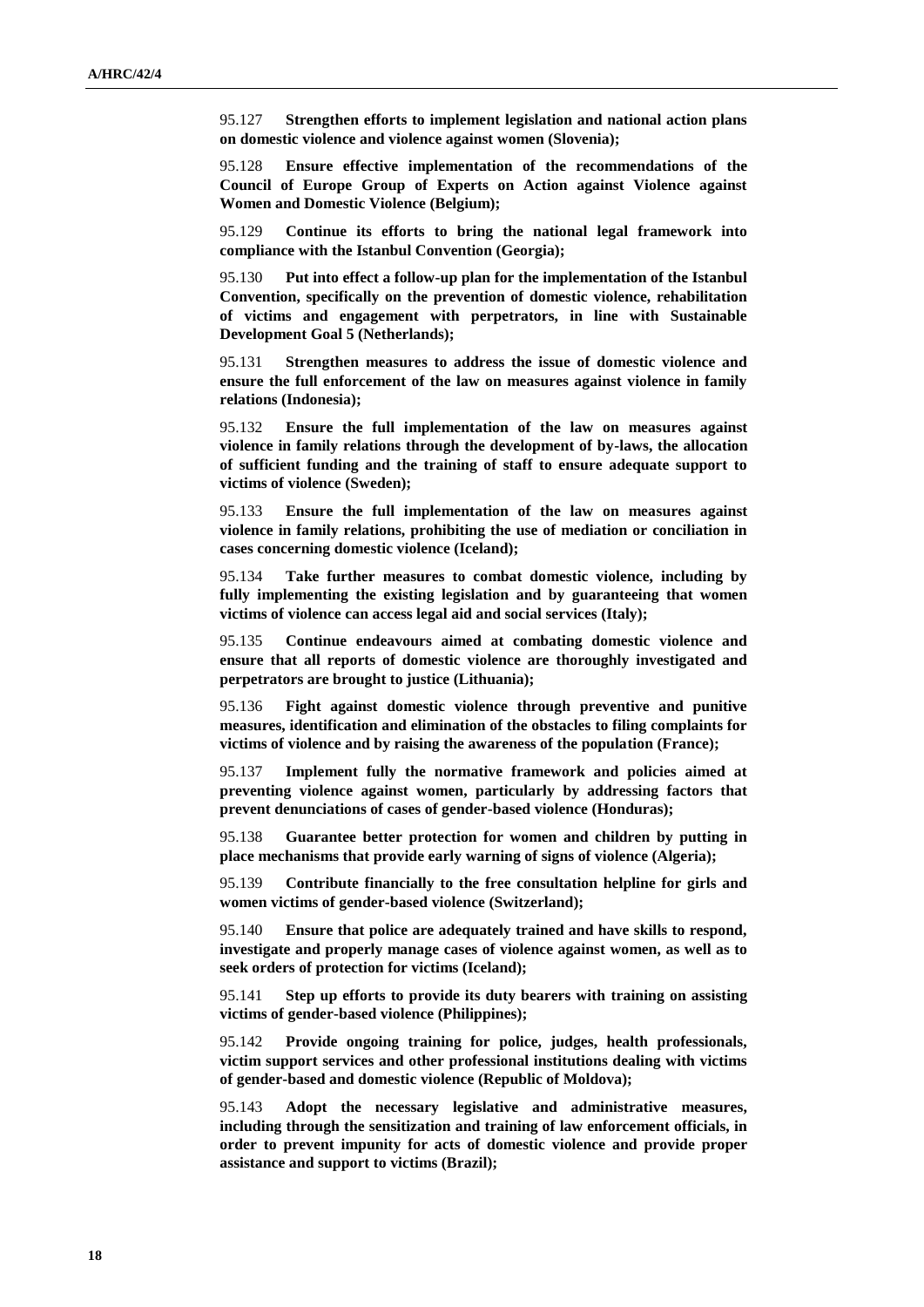95.144 **Provide continuing training to police, judges, health professionals, victim support services and other professional institutions working with victims of violence against women and domestic violence (Iceland);**

95.145 **Provide adequate training for law enforcement agencies to respond, investigate and efficiently manage cases of gender-based violence, including domestic violence (Maldives);**

95.146 **Train law enforcement officers to recognize the signs of domestic violence and to enforce the laws on rape and amendments to the law on domestic violence effectively, including in cases of spousal rape (United States of America);**

95.147 **Better protect victims of domestic violence, in particular women and children (Germany);**

95.148 **Continue providing adequate resources for prevention and rehabilitation services for victims of domestic violence (Malaysia);**

95.149 **Take further steps to enhance policies to protect and provide psychosocial support to vulnerable groups, particularly those facing domestic violence and sexual violence and for victims of human trafficking (Myanmar);**

95.150 **Continue strengthening its referral mechanism to adequately and promptly assist victims of gender-based violence, in particular women and children (Philippines);**

95.151 **Ensure the effective implementation by the State of the law on legal aid guarantees, especially with regard to victims of domestic violence and sexual violence, and ensure that victims are informed of their right to access legal aid (Republic of Moldova);**

95.152 **Implement preventive measures against the phenomenon of forced marriage and effectively apply the sanctions established by law for cases of gender-based violence (Spain);**

95.153 **Increase the coordination between the institutions that provide prevention and rehabilitation services to victims of domestic violence and ensure the resources for the operation of those institutions (Chile);**

95.154 **Increase the number of reception and orientation centres available to assist women victims of domestic violence, sexual violence and trafficking in human beings (Costa Rica);**

95.155 **Strengthen the support for victims of domestic violence, especially women and children, by increasing the number of shelter spaces, in line with article 23 of the Istanbul Convention (Denmark);**

95.156 **Ensures that services to victims of violence against women and domestic violence are made available to the most marginalized communities, including women in rural areas, women with disabilities and women from ethnic minority groups (Singapore);**

95.157 **Continue to promote and protect the rights of the child (Brunei Darussalam);**

95.158 **Advance in the effective implementation of the National Agenda for Children's Rights 2017–2020, especially with respect to eliminating all forms of violence against children (Uruguay);**

95.159 **Allocate more resources to increase its share of funding for the National Agenda for Children's Rights to ensure more sustainable programmes to support the development and protection of its children (Singapore);**

95.160 **Increase funds so that newly established mechanisms, such as the child rights protection and promotion section, can function effectively (Malta);**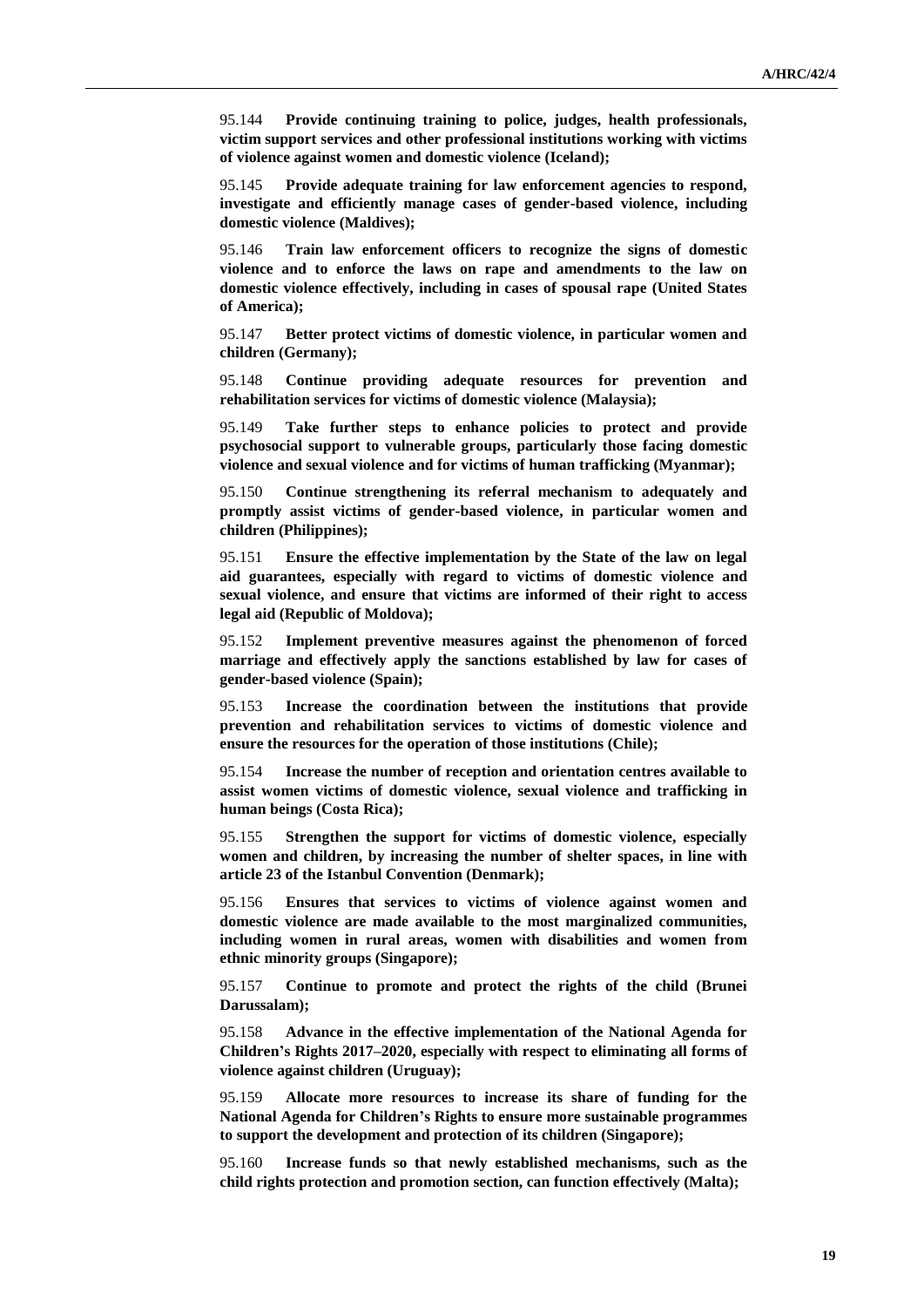95.161 **Continue its efforts to accelerate the implementation of its legal and policy framework on child protection (Georgia);**

95.162 **Ensure the effective implementation of legal provisions on child protection (France);**

95.163 **Continue efforts towards the implementation of its legal and policy framework on child protection (Slovakia);**

95.164 **Ensure that all mechanisms and State institutions mandated by Law No. 18/2017 to promote, protect and fulfil the rights of children, including the Office of the People's Advocate, are appropriately funded and adequately resourced (Ireland);**

95.165 **Continue conducting training and awareness-raising activities in the field of children's rights (Philippines);**

95.166 **Continue to implement policies to systematically and effectively combat violence against children (Chile);**

95.167 **Continue its awareness-raising programmes and campaigns against violence in all environments and the promotion of good practices of family conflict resolution and positive parenting (Slovakia);**

95.168 **Prohibit corporal punishment at schools and in public institutions (Cyprus);**

95.169 **Take effective measures to fight child poverty, child slavery, forced labour and sexual exploitation of children (Belgium);**

95.170 **Continue efforts to combat child exploitation through a national action plan for the protection of children from economic exploitation, including children in street situations (Brunei Darussalam);**

95.171 **Update and strengthen the normative and institutional framework to protect all children from online risks (Maldives);**

95.172 **Discontinue the practice of temporary placement of children in institutions and develop and implement a comprehensive deinstitutionalization strategy (Bulgaria);**

95.173 **Implement its plan for the deinstitutionalization of children, and reunite them with their biological families or place them in a family-type setting, while ensuring that no child is left without protection (Switzerland);**

95.174 **Set a minimum legal age of marriage of 18 years (Cyprus);**

95.175 **Introduce a legislative ban on early child marriages and hold accountable those violating such a ban (Russian Federation);**

95.176 **Strengthen the efforts to prevent and combat child, early and forced marriage (Italy);**

95.177 **Strictly prohibit child marriage, criminalize violations of that prohibition and increase efforts to raise awareness of child marriage (Slovakia);**

95.178 **Develop tailored policy responses at the national level, especially in rural areas, aimed at protecting children from the phenomenon of blood feud (Croatia);**

95.179 **Continue to devote primary attention to guaranteeing the full enjoyment of the rights of children, including the right to access education, including for those involved in episodes of blood feud (Italy);**

95.180 **Continue government efforts to guarantee equal and nondiscriminatory treatment of individuals belonging to national minority groups (Egypt);**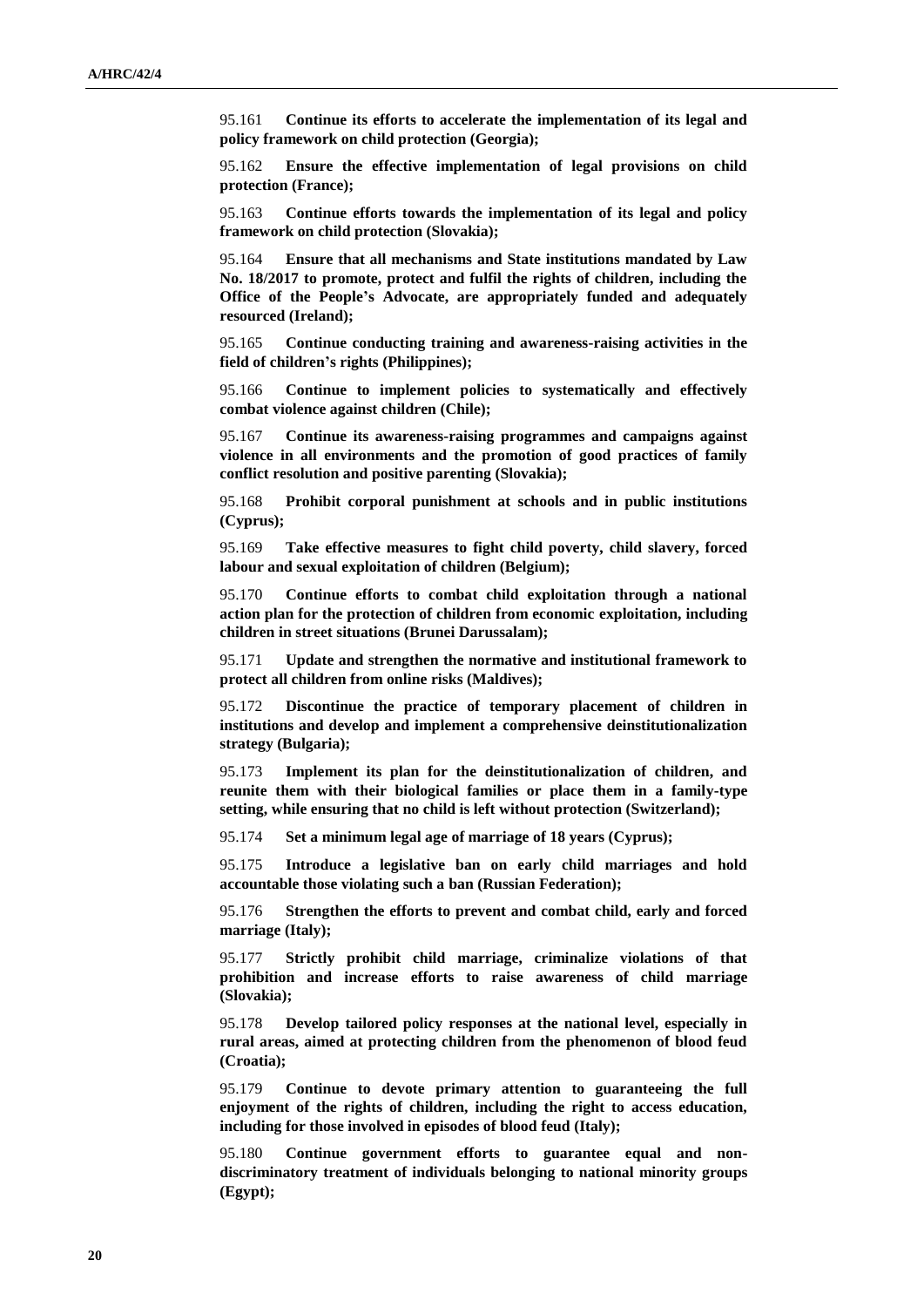95.181 **Continue efforts to strengthen the protection of minorities and combat discrimination, in particular through additional legislation to make the existing law on the protection of minorities effective and to bring it into conformity with international human rights standards (Germany);**

95.182 **Take further measures to fully implement the law on the protection of national minorities in Albania, to ensure that the rights of persons belonging to national minorities are protected, including their rights to self-identification, to learn their mother tongue and to use their minority language (Bulgaria);**

95.183 **Strengthen its efforts so that the law on the protection of national minorities can be effectively applied by adopting additional legal provisions (Switzerland);**

95.184 **Revise the law on national minorities and enact implementing legislation so that the right to self-identification is not curtailed by the use of civil registry data with regard to ethnicity (Greece);**

95.185 **Further improve the existing legal framework and policies for guaranteeing non-discriminatory treatment for national minorities, by enhancing a broad consultation process with representatives of minorities and taking into account the recommendations contained in the 2014 resolution of the Committee of Ministers of the Council of Europe (Romania);**

95.186 **Ensure that the law on the 2020 census does not reintroduce a fine for self-identification statements that do not correspond with civil registry data and address relevant concerns of Albania's minorities through information campaigns (Greece);**

95.187 **Address institutional discrimination against Roma and take measures to achieve equal access for Roma women, girls and infants to medical care (Syrian Arab Republic);**

95.188 **Consider implementing targeted measures to facilitate access to personal identity documents and employment for persons belonging to minorities, particularly the Roma and Balkan-Egyptian communities (Brazil);**

95.189 **Further promote and protect the rights of persons with disabilities in accordance with its obligations under the Convention on the Rights of Persons with Disabilities (Lithuania);**

95.190 **Continue efforts to improve the situation of persons with disabilities and ensure their full integration into society (Egypt);**

95.191 **Take further steps to provide accessibility, welfare services and social assistance to all persons with disabilities, especially children (Bulgaria);**

95.192 **Promote full implementation of the legislation regarding access of persons with disabilities to quality health, education and employment (Israel);**

95.193 **Ensure effective implementation of national legislation to address structural problems in providing social care services and access to quality education and employment to persons with disabilities (India);**

95.194 **Guarantee the full implementation of the Action Plan on the Rights of Persons with Disabilities, thus ensuring the right to inclusive education for all children with disabilities (Italy);**

95.195 **Respect the rights of persons with mental health conditions and psychosocial disabilities, in line with the Convention on the Rights of Persons with Disabilities, including by combating institutionalization, stigma, violence and overmedicalization, and by developing community-based and peoplecentred mental health services that promote their inclusion in the community and respect their free and informed consent (Portugal);**

95.196 **Adopt additional measures to protect migrants and asylum seekers (Iraq);**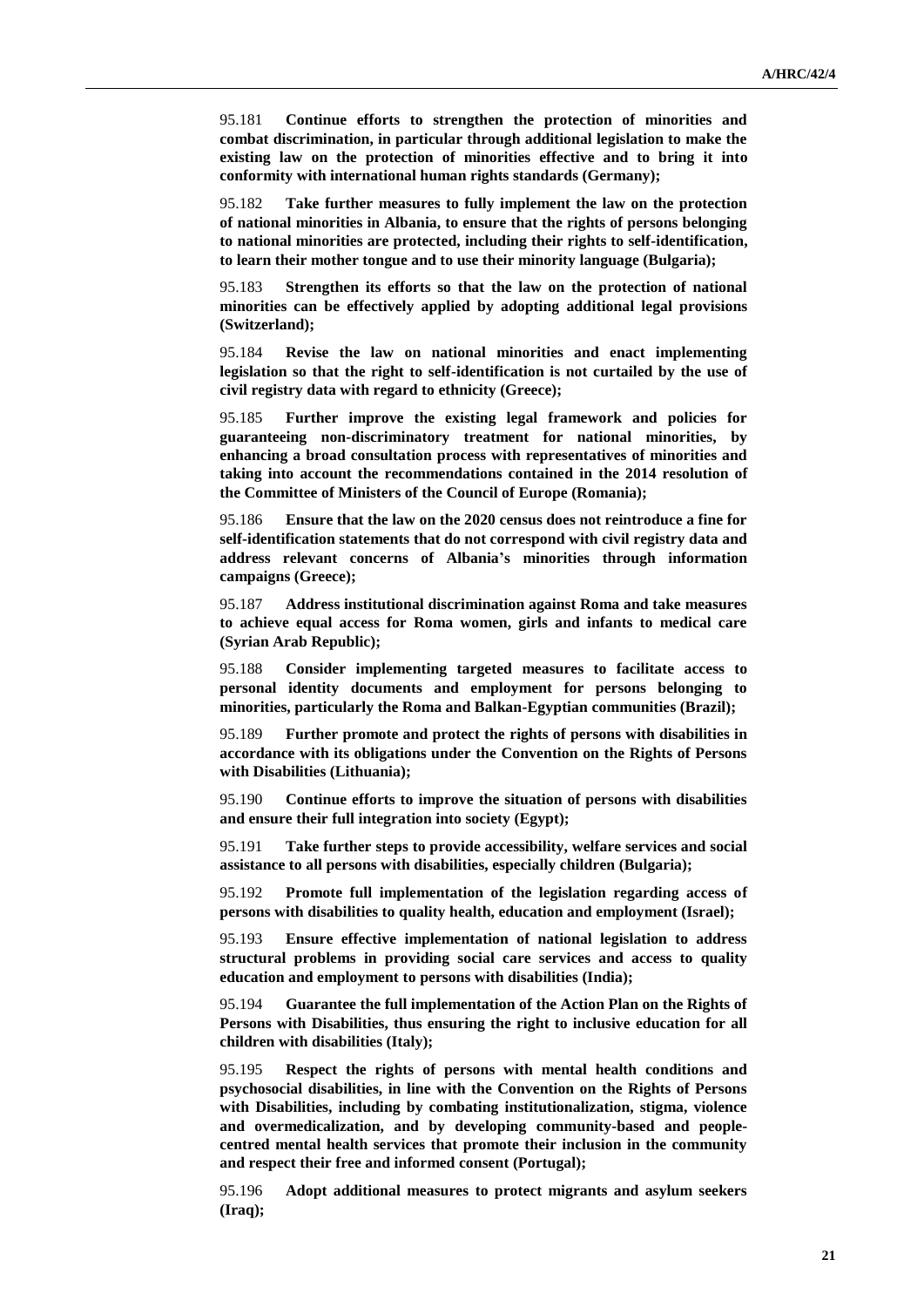95.197 **Strengthen the measures to avoid statelessness, especially for groups in vulnerable situations, facilitating the process of naturalization for refugees and Roma (Argentina).**

96. **All conclusions and/or recommendations contained in the present report reflect the position of the submitting State(s) and/or the State under review. They should not be construed as endorsed by the Working Group as a whole.**